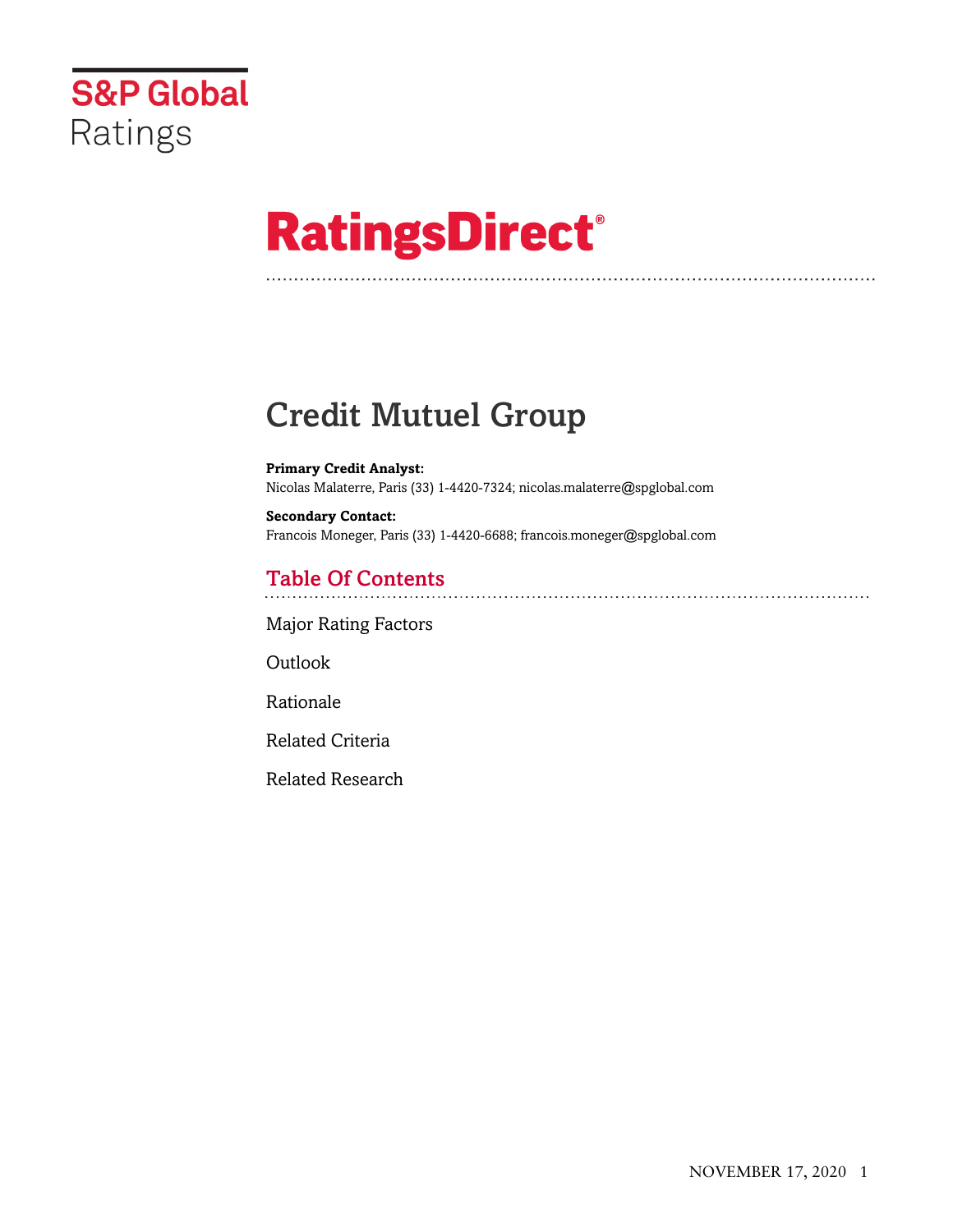# Credit Mutuel Group



# <span id="page-1-0"></span>Major Rating Factors

| <b>Strengths:</b>                                                                                                                                                                                                                                                                                        | <b>Weaknesses:</b>                                                                                                                                                                                                                                                                                                                                           |  |  |  |  |
|----------------------------------------------------------------------------------------------------------------------------------------------------------------------------------------------------------------------------------------------------------------------------------------------------------|--------------------------------------------------------------------------------------------------------------------------------------------------------------------------------------------------------------------------------------------------------------------------------------------------------------------------------------------------------------|--|--|--|--|
| • Solid recurring earnings from a strong franchise in<br>French retail banking and insurance.<br>• A low risk appetite and a good record of controlled<br>growth in complementary business segments and<br>territories.<br>• High quality of core capital and supportive internal<br>capital generation. | • The recession triggered by the COVID-19 pandemic<br>will weaken financial performance over the next two<br>years.<br>• Only average cost efficiency compared with<br>European peers', although good in a French context.<br>• Lower diversification, outside retail banking and<br>insurance in France, compared with similarly and<br>higher rated peers. |  |  |  |  |
|                                                                                                                                                                                                                                                                                                          |                                                                                                                                                                                                                                                                                                                                                              |  |  |  |  |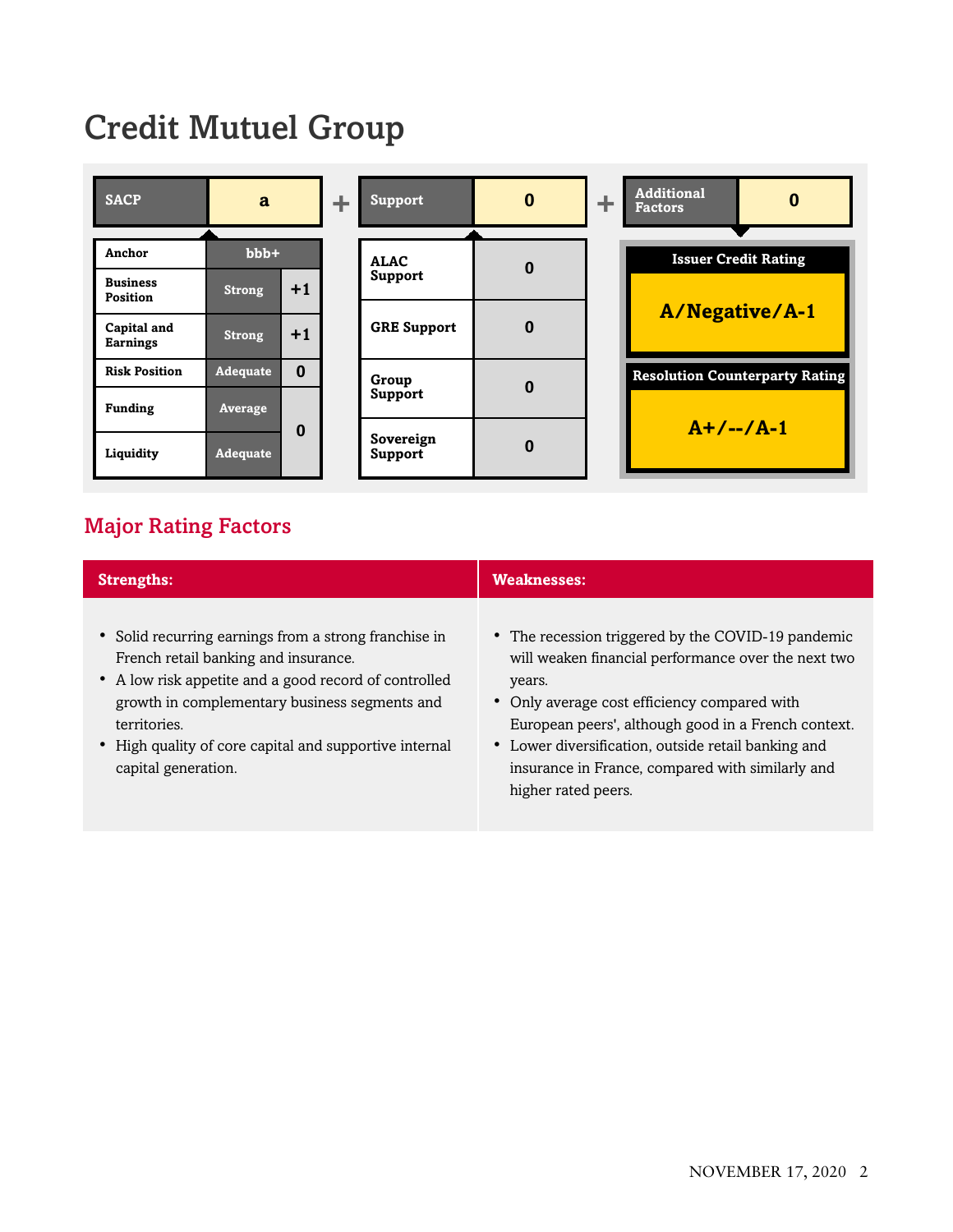#### **Outlook: Negative**

The negative outlook on Caisse Centrale du Crédit Mutuel and its core banking entities (Crédit Mutuel Group or CMG) reflects S&P Global Ratings' view that economic and industry risks in the French banking market have risen due to the recession that will happen in 2020 as a result of the pandemic. CMG, like its domestic peers, is likely to see a deterioration of its profitability as asset quality issues mount in a recessionary environment. Still, our main expectation is that of a strong economic rebound in 2021, after a severe contraction in France in 2020.

#### Downside scenario

We could lower our 'A' issuer credit rating on CMG's core members in the next 12-24 months if the weak economic environment lasts longer that initially thought, notably through 2021, and the bank's financial profile, notably its asset quality, profitability, or capital position, remains durably affected. We could also lower our ratings in the next 12-24 months if we observed the group engaging in more rapid growth of risk assets, leading to a projected risk-adjusted capital (RAC) ratio of below 10% at group level.

A one notch lower group stand-alone credit profile (SACP) ('a-' instead of 'a') would lead to a downgrade if not offset by a cushion of bail-in-able debts, commensurate with one notch of additional loss-absorbing capacity (ALAC) uplift. Such a scenario would still result in a negative rating action on the group's subordinated instruments, including senior nonpreferred notes--since those instruments would not benefit from uplift for ALAC.

#### Upside scenario

We could revise the outlook to stable once the pandemic recedes and prospects for an economic recovery in France become clearer. Moreover, we could revise the outlook to stable if the group's buildup of bail-in-able buffers is strong enough to offset a potentially weaker group SACP, while maintaining strong capitalization, i.e. a RAC ratio above 10%.

### <span id="page-2-0"></span>Rationale

We base our ratings on our consolidated analysis of CMG. We view the following entities as core to the group: Caisse Centrale du Crédit Mutuel, Banque Federative du Crédit Mutuel (BFCM), Crédit Industriel et Commercial (CIC), Caisse Fédérale du Crédit Mutuel Nord Europe (CMNE), Caisse Fédérale du Crédit Mutuel de Maine-Anjou Basse Normandie, and Caisse Fédérale du Crédit Mutuel Océan.

The group operates under a cooperative banking status organized according to the provisions of the French Monetary and Financial Code. Cooperative group members are eligible to benefit from a financial solidarity mechanism organized by statutory provisions. We consider that this overarching feature ensures the overall financial cohesiveness of the group. It supports our expectation that extraordinary group support, directly or indirectly, would be equally forthcoming to all mutual group members, irrespective of any other consideration, including some recurring elevated intragroup tensions between some members. It underpins our classification of these entities as core to the group and, therefore, the alignment of our ratings on these entities with the 'a' group credit profile (GCP).

The mutualist group entered the pandemic from a position of strength given its strong bancassurance business model, solid capital position, good efficiency in the French context, and sound assets. The group SACP remains 'a', but it is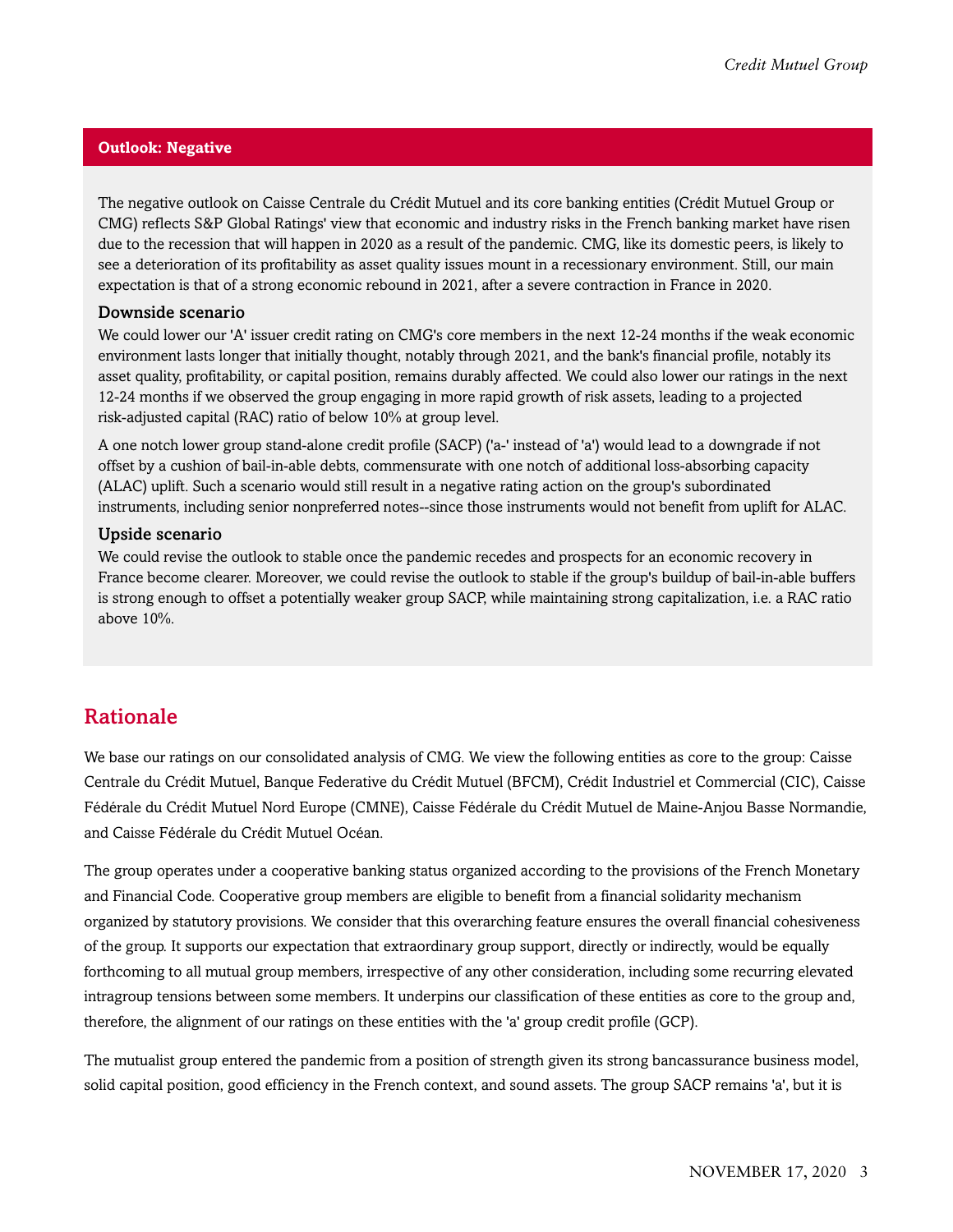under increasing pressure because of the weaker operating environment, prolonged low interest rates, and intense competition that all exacerbate the pre-existing challenges in the French banking sector. We see now an increased risk that we could revise down our capital assessment because asset quality in the small business/entrepreneurs and larger corporate (mostly operated by subsidiary CIC) portfolios may deteriorate moderately, along with some sectors more affected by COVID-19-related disruptions. Housing loans, which form a large part of the book, should continue to perform well, though.

Compared with other French banks that are classified as Globally Systemically Important (G-SIBS), the group has understandably issued a lower amount of bail-in-able debt so far since it was not subject to the total loss-absorbing capacity (TLAC) rules published by the Financial Stability Board (FSB) for G-SIBs. Therefore, we do not incorporate at this stage an ALAC uplift, as we do not expect the bank's ALAC ratio to near 5% in 2020 or 2021, but later. We recognize that nearing the 5% depends not only on the bank's issuance plans, which we believe are credible, but also on our views of economic risks in France. If we were to revise down our view of economic risks for the French banking sector, whose trend is currently negative, this would inflate the calculation of S&P risk-weighted assets, which we use to calculate the ALAC ratio.

#### Anchor: 'bbb+' reflecting predominantly domestic exposures

Our anchor for a commercial bank operating predominantly in France like CMG is 'bbb+'. This is based on an economic risk score of '3' and an industry risk score of '3' on a scale of 1-10 ('1' is the lowest risk and '10' is the highest). This is on a par with, among others, the U.S., the U.K., Australia, the Netherlands, and Denmark.

France represents some 90% of CMG's customer-lending portfolio, and this is unlikely to change rapidly and materially, in our view, in the coming two years. Our economic risk score for France reflects the generally favorable domestic economic conditions for banks. We deem the French economy to be stable and wealthy, with historically moderate private-sector credit risk volatility. Authorities in France, and across many other European countries, have delivered unprecedented policy responses to the pandemic in the form of monetary, fiscal, and regulatory support to their economies. Still, we expect the COVID-19-related short-term shock to be meaningful for banks' asset quality, and profitability. We now foresee a 9% GDP contraction in France in 2020 before a rebound of about 7.7% in 2021. Therefore, the main risk to French banks in the next two years is higher credit losses, which we consider inevitable. We project French banks' credit losses on domestic operations will reach 50 basis points (bps) in 2020. This level remains manageable for banks, and contained when compared with the depth of the economic shock, but it is still more than twice last year's level.

Regarding industry risk, pre-COVID-19, banks were already operating in a less favorable environment, with low interest rates. The pressure on retail margins remains, and is compounded by the high share of expensive regulated-rate savings in the banks' funding base. Still, large French banks have strong and diverse business models and operate in a concentrated and mature market. That said, we see room for improvement in cost efficiency, which is a weakness for most French banks compared with their European peers, notably due to a still-dense branch network, which will require adjustments as has happened in other countries. The system's relatively large reliance on wholesale funding is partly attributable to households' propensity to save in nonbank institutions and regulated savings.

We see negative trends in both our economic risk and industry risk scores. The policy responses taken in France may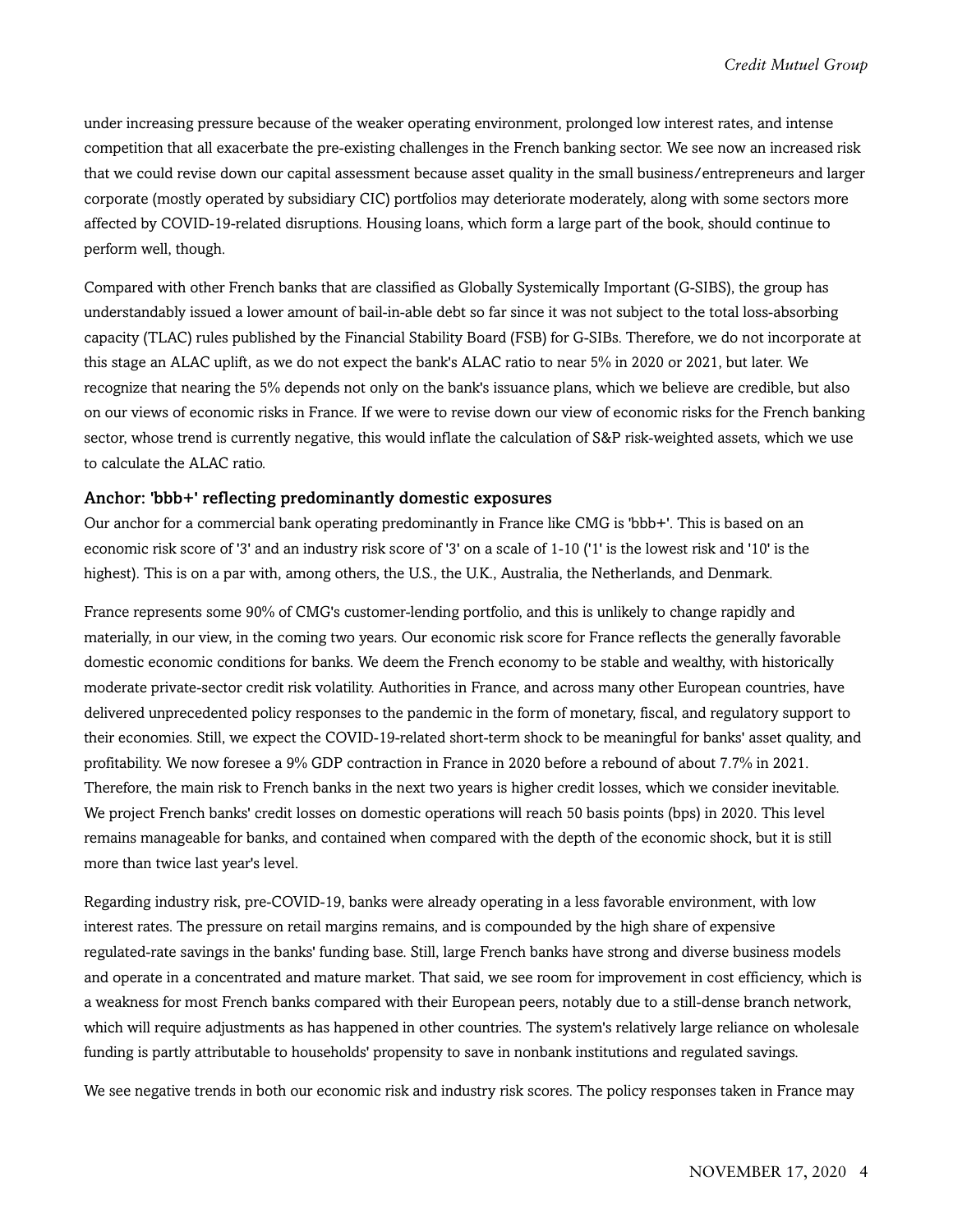not avoid permanent economic impact, offsetting damage to household wealth, and various corporate sectors. We note that the external environment remains fragile, and rapidly rising leverage (sovereign and private sector) could lead to higher credit risk in the French economy. Our industry risk assessment could worsen, if we see exacerbated profitability and efficiencies challenges versus some European peers.

#### **Table 1**

| <b>Credit Mutuel Group--Key Figures</b> |                               |         |         |         |         |  |  |  |  |
|-----------------------------------------|-------------------------------|---------|---------|---------|---------|--|--|--|--|
|                                         | --Fiscal year ended Dec. 31-- |         |         |         |         |  |  |  |  |
| (Mil. $\epsilon$ )                      | 2019                          | 2018    | 2017    | 2016    | 2015    |  |  |  |  |
| Adjusted assets                         | 701.169                       | 643.917 | 608.183 | 597,969 | 550,922 |  |  |  |  |
| Customer loans (gross)                  | 499.577                       | 468.263 | 443,887 | 425,451 | 396,278 |  |  |  |  |
| Adjusted common equity                  | 39.867                        | 37.157  | 33,945  | 29.619  | 39,736  |  |  |  |  |
| Operating revenues                      | 18.380                        | 17,680  | 17,407  | 16,728  | 16,304  |  |  |  |  |
| Noninterest expenses                    | 11.597                        | 11,332  | 11,069  | 10,675  | 10,311  |  |  |  |  |
| Core earnings                           | 3.846                         | 3.559   | 3.057   | 3,436   | 3,165   |  |  |  |  |

Note: From 2016, we deduct investments in insurance and minority equity holdings (see "Risk-Adjusted Capital Framework Criteria Update," published July 20, 2017).

#### Business position: A strong domestic franchise in retail banking and insurance underpins revenue stability

We view CMG's leading retail and insurance franchise in its domestic market as a rating strength. Although less geographically diverse than European banks of similar size, it operates a generally low risk business, which produces extremely predictable earnings over the cycle.

In aggregate, the group has the third-largest retail-banking network in France through mutual branches and specialized subsidiaries active in retail banking, with the largest being CIC, which is part of the largest regional subgroup, Crédit Mutuel Alliance Fédérale. CMG has an above 30% market share of the professional segment and provides commercial banking products and services to large French companies. CMG is also at the forefront of insurance in France, with more than 16 million policyholders (risk and life segments). This historically strong competitive position in insurance supports its revenue stability, especially when interest rates are low and customer loyalty is high. The insurance business is therefore an important rating strength.

Typical for a cooperative group, CMG does not exhibit strong profitability metrics, but its earnings have been extremely stable over the past decade, only dented by marginal one-off costs, compared with larger and more complex banking groups. The customer-centric business model, the absence of cyclical business in the mix, and the low risk appetite means that the group generally outperforms peers in times of stress. Lastly, we believe lower returns pose fewer strategic and business-model challenges to cooperative groups than to listed groups because the former typically enjoy a lower cost of capital given their capacity to issue affordable cooperative shares.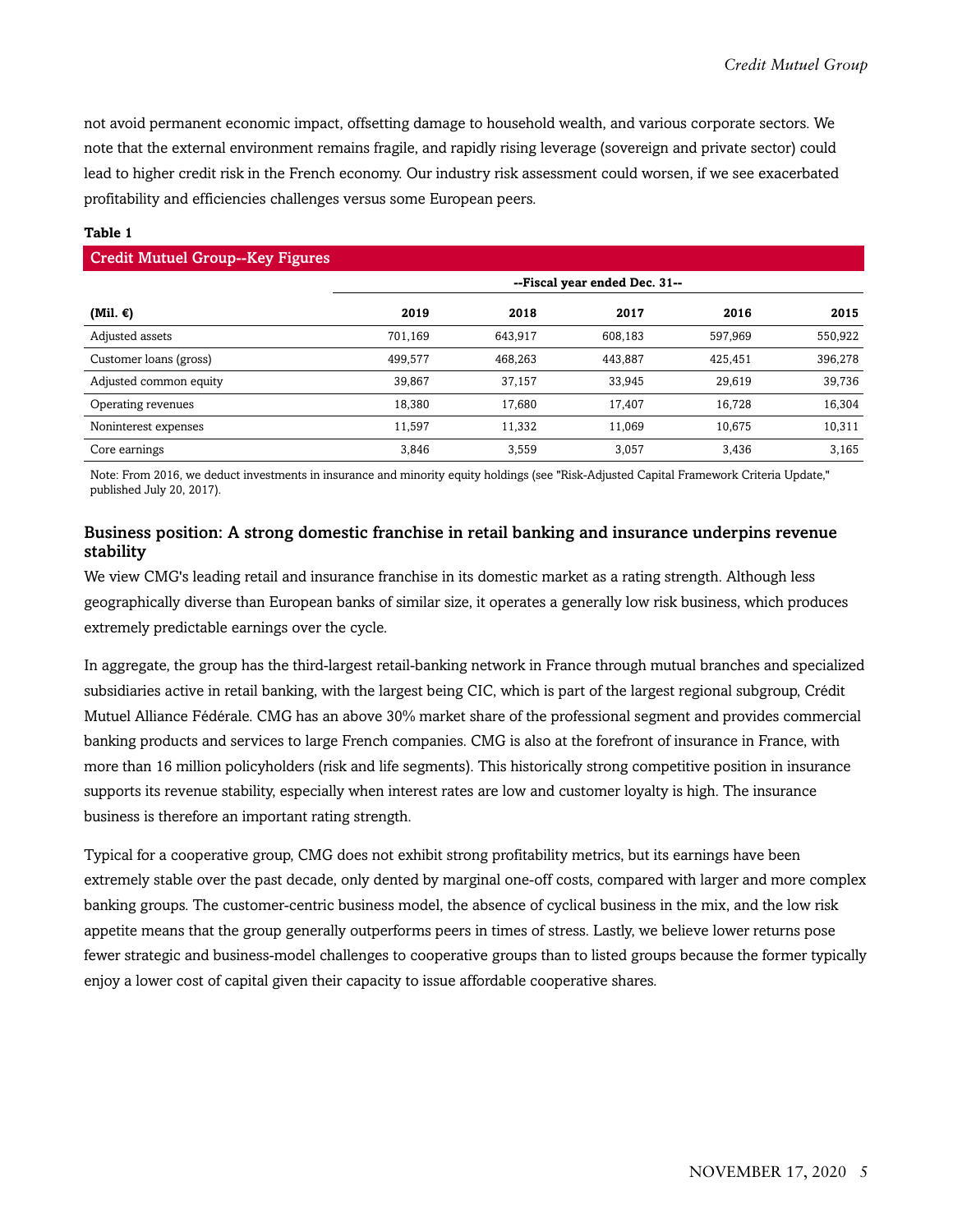

#### Respective Weight Of Crédit Mutuel's Regional Groups According To Key Figures

Source: Crédit Mutuel, 2019; S&P Global Ratings. \*Antilles-Guyane has been part of Alliance Fédérale since Jan. 1, 2020.

Copyright © 2020 by Standard & Poor's Financial Services LLC. All rights reserved.

The group operates under a cooperative banking status organized according to the provisions of the French Monetary and Financial Code. Its unique decentralized cooperative structure comprises about 2,100 local mutual branches owned locally by end-subscribers known as sociétaires. Branches are linked to regional federations on a territorial basis. There are 18 federations in total and one federation specialized in agribusiness. Some federations have joined together. The largest interfederal subgroup by far is Crédit Mutuel Alliance Fédérale (about 75% of CMG's total assets and net result), consisting of 13 federations, followed by CMA then CMNE (see chart 2). By law, local branches have to be affiliated to a central governing body, the Confédération Nationale du Crédit Mutuel (CNCM), established for regulatory purposes. Banque Fédérative du Crédit Mutuel's affiliation to the CNCM at the end of September 2020 as well as the new "Décision de Caractère Général" issued by CNCM in January 2020 (DCG n1-2020) confirm the cohesiveness and strength of Crédit Mutuel Group's solidarity mechanism.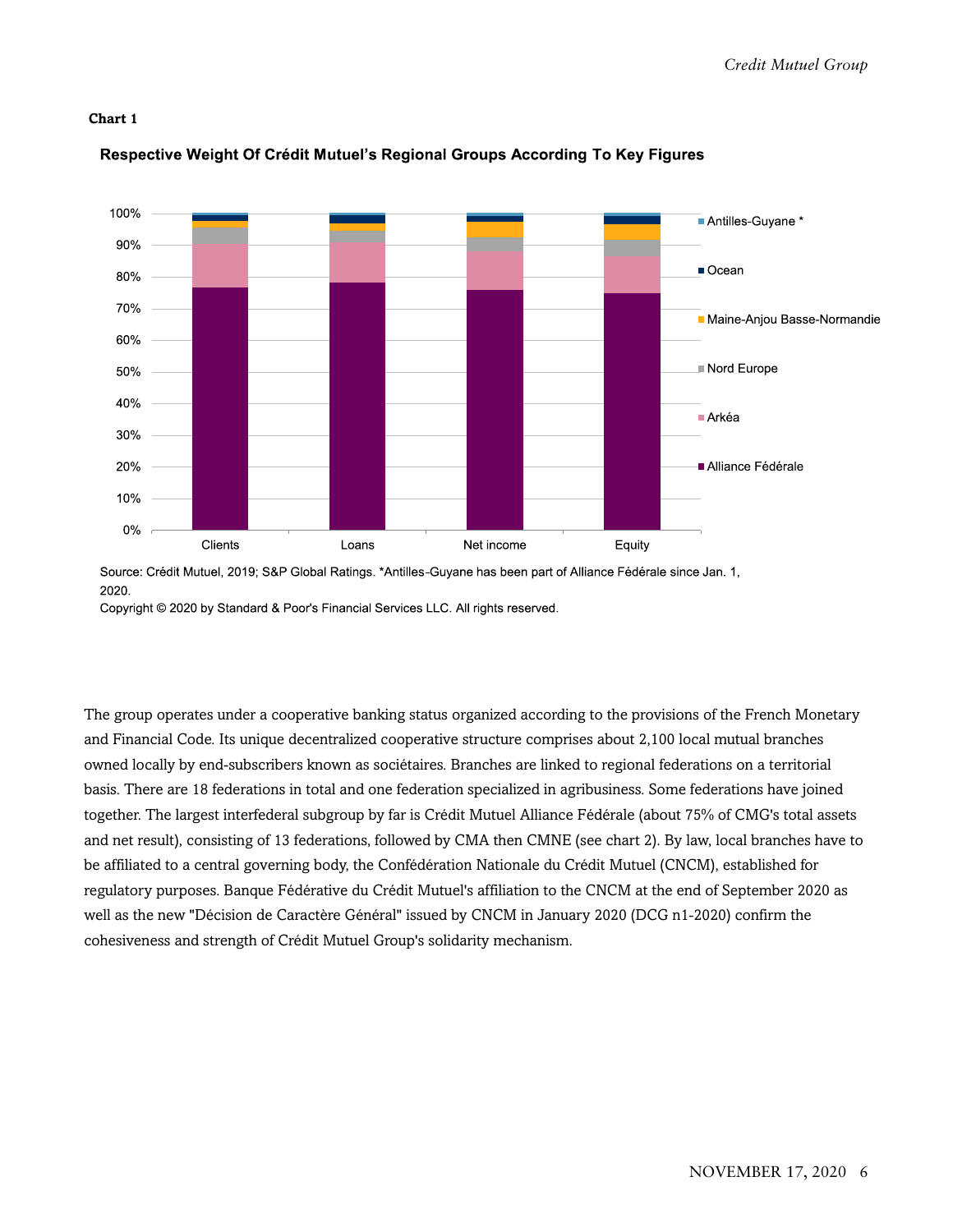

With 74% of consolidated revenue in 2019 generated from retail banking, 17% from asset management, private banking and insurance, and 6% from corporate and investment banking, CMG has good recurrence of business volumes, which supports business stability. The pandemic will take its toll on CMG's activities, including the nonbank ones. We expect for instance the performance of insurance activities to weaken in 2020, with lower gross premium for life insurance, which is part of a strategy to support an increase in the proportion of unit-linked policies, and the sharp fall in the stock markets, which had a negative impact on insurance subsidiary GACM's net financial income. Moreover, the group set up a lump-sum bonus payment for comprehensive business insurance policyholders ("the prime de relance mutualiste"). The latter is part of a number of exceptional steps to support businesses and professionals from the detrimental effect of the lockdown.

We expect that the group will focus primarily on organic growth. Although less diversified by geography than other large French banking groups, some years ago CMG embarked on a strategy of gradual geographical diversification in neighboring countries, and, for some entities, in higher-margin businesses. Its main subsidiaries made up of network banks have been acquired primarily in Belgium, Germany, and Spain. Crédit Mutuel Alliance Fédérale acquired Germany-based consumer finance bank Targobank, which now provides factoring and leasing solutions, and also bought a controlling stake in Cofidis S.A., a consumer-finance specialist operating in seven European countries. We do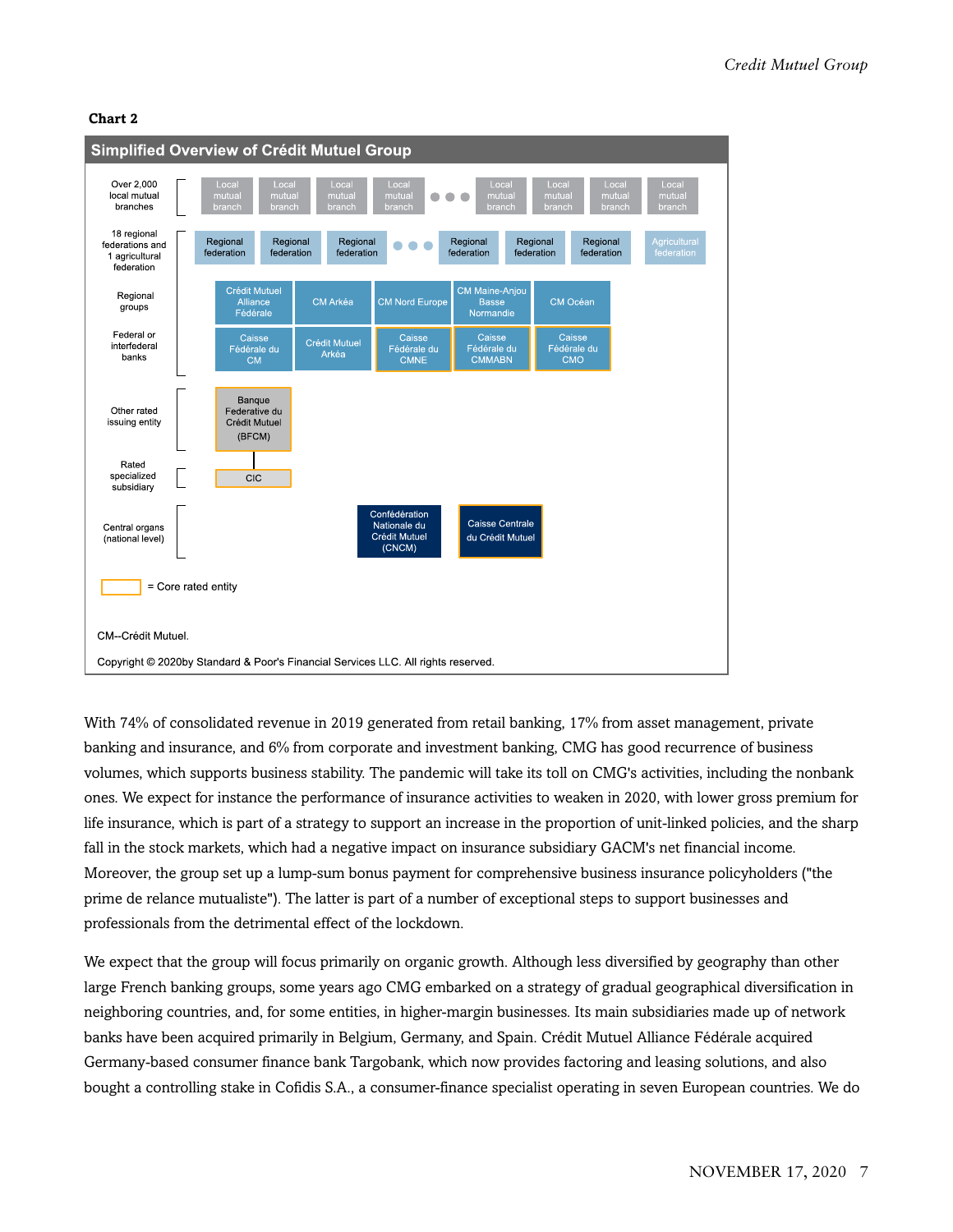not rule out some opportunistic moves in the future, similar to Crédit Mutuel Alliance Fédérale's acquisition of General Electric Capital's leasing and factoring activities in France and Germany, a portfolio of about €10 billion of assets. Nondomestic activities represent about 20% of the group net banking revenues in 2019. The group has a reasonably advanced and efficient digital strategy, and some of the online banks within the group (like Fortuneo, a subsidiary of CMA) are successful.

Finally, CMG has long had proactive approach to technology, offering its customers innovative solutions, using for example IBM's Watson technology to improve services, while also simplifying the work of account managers. Arkéa Banking Services is well placed in private label banking service in the business-to-business market. In 2020, Axa Banque France teamed up with them. At the same time, CMG also continued to expand its retail branch network and proximity to customers, at a time when others decided to close branches. Going forward, we think this will nevertheless require CMG to find ways to lower costs in a more pronounced way, in particular if revenues come more under more pressure.

#### **Table 2**

| <b>Credit Mutuel Group--Business Position</b>                 |                               |        |        |        |        |  |
|---------------------------------------------------------------|-------------------------------|--------|--------|--------|--------|--|
|                                                               | --Fiscal year ended Dec. 31-- |        |        |        |        |  |
| (%)                                                           | 2019                          | 2018   | 2017   | 2016   | 2015   |  |
| Total revenues from business line (mil. $\epsilon$ )          | 18,397                        | 17,708 | 17,429 | 16,772 | 16,336 |  |
| Retail banking/total revenues from business line              | 72.4                          | 73.9   | 73.7   | 73.8   | 75.3   |  |
| Commercial & retail banking/total revenues from business line | 72.4                          | 73.9   | 73.7   | 73.8   | 75.3   |  |
| Corporate finance/total revenues from business line           | 5.6                           | 6.1    | 6.6    | 6.5    | 6.5    |  |
| Insurance activities/total revenues from business line        | 12.2                          | 12.6   | 13.6   | 12.2   | 12.8   |  |
| Asset management/total revenues from business line            | 4.7                           | 4.6    | 4.8    | 4.6    | 4.6    |  |
| Other revenues/total revenues from business line              | 5.1                           | 2.9    | 1.3    | 2.9    | 0.8    |  |
| Investment banking/total revenues from business line          | 5.6                           | 6.1    | 6.6    | 6.5    | 6.5    |  |
| Return on average common equity                               | 6.7                           | 6.6    | 5.8    | 6.7    | 6.6    |  |

#### Capital and earnings: The pandemic is lowering prospects of further capital build up in the next two years

In line with other cooperative groups, CMG retains most of its earnings, which in turn supports capital buildup, even when loan growth is dynamic. Although less profitable than listed peers when measured by return on equity (RoE), volatility of earnings is typically lower. With the pandemic, we expect CMG's RAC ratio before diversification will remain at about 10% in 2020 and 2021, compared with 10.1% in 2019. CMG's earnings, despite the more difficult operating conditions, remain supported by the strength of CMG's retail and insurance businesses and low risk profile.

We consider its capital base to be high quality, given that it exclusively comprises core Tier 1 capital, with hybrids benefitting from intermediate capital equity content representing about 2% of total adjusted capital (TAC) as of end-2019.

Our stable capital projections factor in the following assumptions:

• An average annual increase in adjusted risk-weighted assets (RWAs) of 3.5%-4.5% over 2020-2021, as the group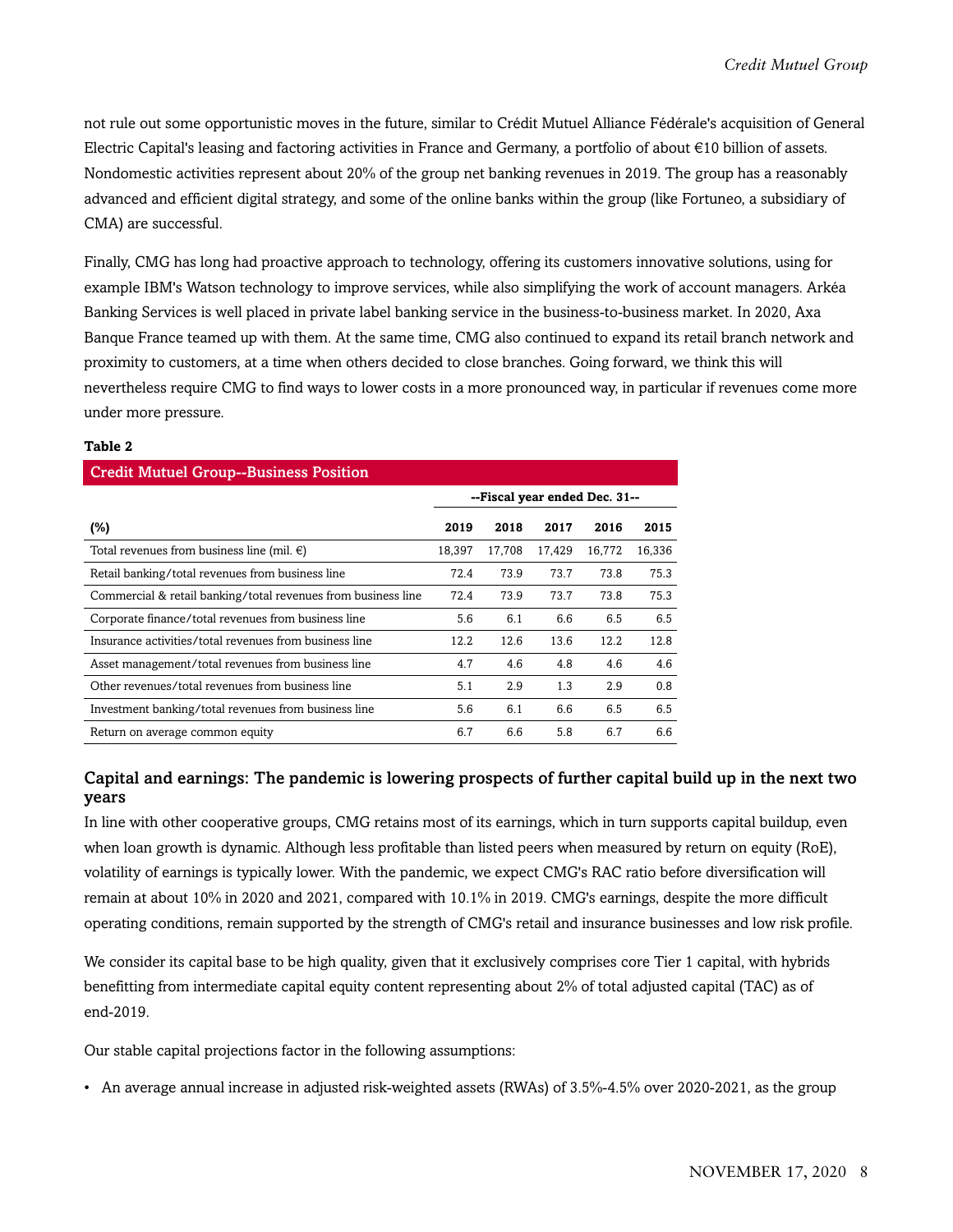continues to organically expand, mainly in retail banking activities in low-risk European countries.

- A cost of risk of €2.4 billion in 2020 since the group is likely to make substantial additions to its provisions for future risks. We forecast loan loss provisions reducing to €1.8 billion in 2021.
- Stable cost expenses in 2020, with a cost-to-income ratio remaining below 70%.
- Net income of  $\in$ 1.9 billion in 2020, and about  $\in$ 2.5 billion in 2021, below the  $\in$ 3.8 billion achieved in 2019. This is a result of the increase in loan loss provisions that will inevitably impact annual profit in the next two years.
- A stable solvency position at the insurance businesses, despite pressure from the interest-rate environment.
- No significant acquisitions.

The reported CET1 ratio was 18.3% on Dec. 31, 2019, one of the highest for a universal bank in Europe, and the leverage ratio stood at 6.9%. The main factor explaining the difference between our RAC ratio and CMG's regulatory capital ratios relates to the higher risk weights that we apply to mortgage lending, relatively large equity stakes in the banking book, and insurance activities. We consider that CMG has material exposure to insurance risk through its insurance subsidiaries (GACM and Suravenir Assurances).

The minimum requirement for own funds and eligible liabilities (MREL) was set for CMG on a consolidated basis at 23.7% of RWAs or above 8% of total liabilities and own funds (TLOF). The estimated ratio is 37.5% of RWA and 14.2% of TLOF including eligible senior preferred debt.

The group's cost efficiency is among the best of its domestic peers, reflecting bank and insurance synergies. Still, when compared with retail banking peers in the Nordics or the Benelux region, CMG demonstrates lower cost efficiency, and therefore lags behind in terms of profitability. Nevertheless, the group's returns over the past decade, including during the 2008 financial crisis, have been stable, with a RoE of 6.5% in the past few years. We expect RoE to decline to about 3%-4% in 2020-2021.

CMG will face more headwinds from lower-for-longer interest rates, and historically benefitted from the strong contribution from insurance activities and the consistently low average cost of risk. The group's foray into side businesses also means it can take advantage of technology to boost cross-selling opportunities in the retail segment. We also note various initiatives to expand the scope and contribution of non-interest revenues, from mobile banking to electronic payments.

| <b>Credit Mutuel Group--Capital And Earnings</b>     |                               |      |      |      |      |  |  |  |  |
|------------------------------------------------------|-------------------------------|------|------|------|------|--|--|--|--|
|                                                      | --Fiscal year ended Dec. 31-- |      |      |      |      |  |  |  |  |
| $(\%)$                                               | 2019                          | 2018 | 2017 | 2016 | 2015 |  |  |  |  |
| Tier 1 capital ratio                                 | 18.6                          | 17.9 | 17.9 | 16.3 | 16.4 |  |  |  |  |
| S&P Global Ratings' RAC ratio before diversification | 10.1                          | 9.8  | 8.6  | 8.1  | N/A  |  |  |  |  |
| S&P Global Ratings' RAC ratio after diversification  | 10.6                          | 10.3 | 9.2  | 8.6  | N/A  |  |  |  |  |
| Adjusted common equity/total adjusted capital        | 98.2                          | 97.5 | 96.7 | 95.6 | 96.1 |  |  |  |  |
| Net interest income/operating revenues               | 43.3                          | 42.7 | 40.9 | 41.2 | 43.4 |  |  |  |  |
| Fee income/operating revenues                        | 23.7                          | 24.9 | 24.3 | 23.5 | 23.8 |  |  |  |  |
| Market-sensitive income/operating revenues           | 5.1                           | 5.5  | 7.7  | 10.4 | 6.9  |  |  |  |  |

#### **Table 3**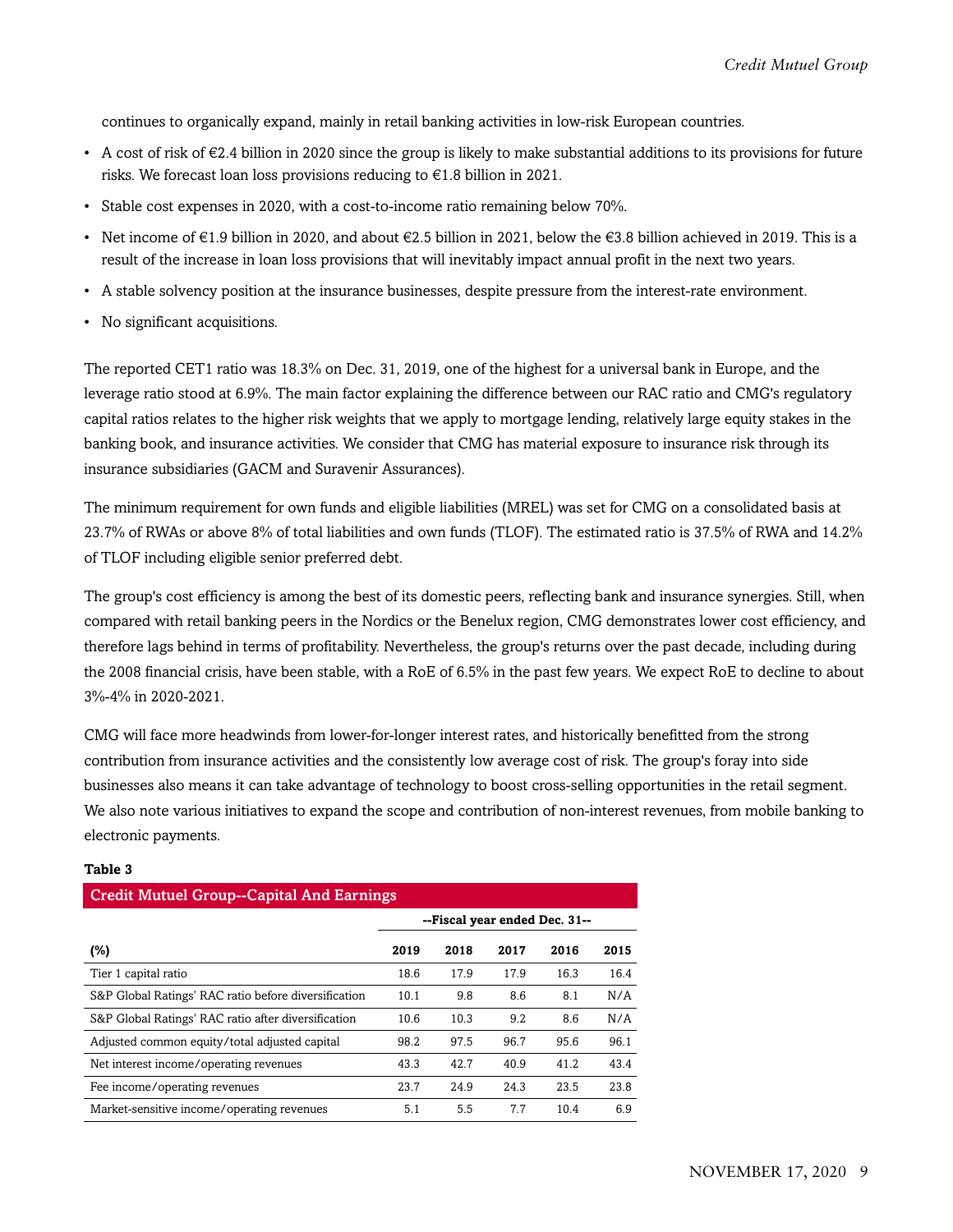#### **Table 3**

## Credit Mutuel Group--Capital And Earnings (cont.) **--Fiscal year ended Dec. 31-- (%) 2019 2018 2017 2016 2015** Cost to income ratio 63.1 64.1 63.6 63.8 63.2 Preprovision operating income/average assets  $0.8$  0.8 0.8 0.8 0.8 0.8 Core earnings/average managed assets 0.4 0.4 0.4 0.4 0.4 0.4

N/A--Not applicable. RAC--Risk adjusted capital.

#### **Table 4**

#### Credit Mutuel Group--Risk-Adjusted Capital Framework Data

| (Mil. $\epsilon$ )                                         | Exposure*       | <b>Basel III RWA</b> | <b>Average Basel</b><br>III RW(%) | <b>S&amp;P Global Ratings</b><br><b>RWA</b> | <b>Average S&amp;P Global</b><br>Ratings RW (%) |
|------------------------------------------------------------|-----------------|----------------------|-----------------------------------|---------------------------------------------|-------------------------------------------------|
| Credit risk                                                |                 |                      |                                   |                                             |                                                 |
| Government & central banks                                 | 164,459,838.1   | 4,278,930.4          | 2.6                               | 3,063,544.4                                 | 1.9                                             |
| Of which regional governments<br>and local authorities     | 10,516,929.3    | 2,148,259.6          | 20.4                              | 378,707.8                                   | 3.6                                             |
| <b>Institutions and CCPs</b>                               | 45,824,173.5    | 8,185,206.6          | 17.9                              | 8,249,441.1                                 | 18.0                                            |
| Corporate                                                  | 153,303,965.6   | 99,312,612.5         | 64.8                              | 123,470,263.9                               | 80.5                                            |
| Retail                                                     | 372,255,884.4   | 73,978,225.5         | 19.9                              | 154,582,804.7                               | 41.5                                            |
| Of which mortgage                                          | 257,691,578.0   | 29,132,534.0         | 11.3                              | 71,044,280.9                                | 27.6                                            |
| Securitization§                                            | 6,899,121.5     | 952,943.8            | 13.8                              | 1,924,368.0                                 | 27.9                                            |
| Other assets <sup>+</sup>                                  | 10,024,245.4    | 8,624,981.6          | 86.0                              | 16,130,850.1                                | 160.9                                           |
| Total credit risk                                          | 752,767,228.5   | 195,332,900.4        | 25.9                              | 307,421,272.3                               | 40.8                                            |
| <b>Credit valuation adjustment</b>                         |                 |                      |                                   |                                             |                                                 |
| Total credit valuation adjustment                          | Ξ.              | 762,201.2            | $\overline{\phantom{a}}$          | 0.0                                         |                                                 |
| <b>Market Risk</b>                                         |                 |                      |                                   |                                             |                                                 |
| Equity in the banking book                                 | 7,663,825.4     | 20,874,112.7         | 272.4                             | 64,356,832.6                                | 839.7                                           |
| Trading book market risk                                   | $\overline{a}$  | 2,253,712.9          |                                   | 3,375,903.8                                 |                                                 |
| Total market risk                                          | Ξ.              | 23,127,825.6         | $\overline{a}$                    | 67,732,736.4                                | $\overline{a}$                                  |
| <b>Operational risk</b>                                    |                 |                      |                                   |                                             |                                                 |
| Total operational risk                                     | $\overline{a}$  | 23,645,675.0         | $\overline{a}$                    | 28,292,257.4                                |                                                 |
|                                                            | <b>Exposure</b> | <b>Basel III RWA</b> | <b>Average Basel II</b><br>RW (%) | <b>S&amp;P Global Ratings</b><br><b>RWA</b> | % of S&P Global<br><b>Ratings RWA</b>           |
| Diversification adjustments                                |                 |                      |                                   |                                             |                                                 |
| RWA before diversification                                 | Щ,              | 287,931,503.3        | --                                | 403,446,266.1                               | 100.0                                           |
| Total Diversification/<br><b>Concentration Adjustments</b> | --              | $\overline{a}$       | --                                | (19,804,875.1)                              | (4.9)                                           |
| RWA after diversification                                  | --              | 287,931,503.3        | $\overline{a}$                    | 383,641,391.0                               | 95.1                                            |
|                                                            |                 | Tier 1 capital       | Tier 1 ratio $(\%)$               | <b>Total adjusted</b><br>capital            | <b>S&amp;P Global Ratings</b><br>RAC ratio (%)  |
| Capital ratio                                              |                 |                      |                                   |                                             |                                                 |
| Capital ratio before adjustments                           |                 | 53,464,636.6         | 18.6                              | 40,595,771.0                                | 10.1                                            |
| Capital ratio after adjustments‡                           |                 | 53,464,636.6         | 18.6                              | 40,595,771.0                                | 10.6                                            |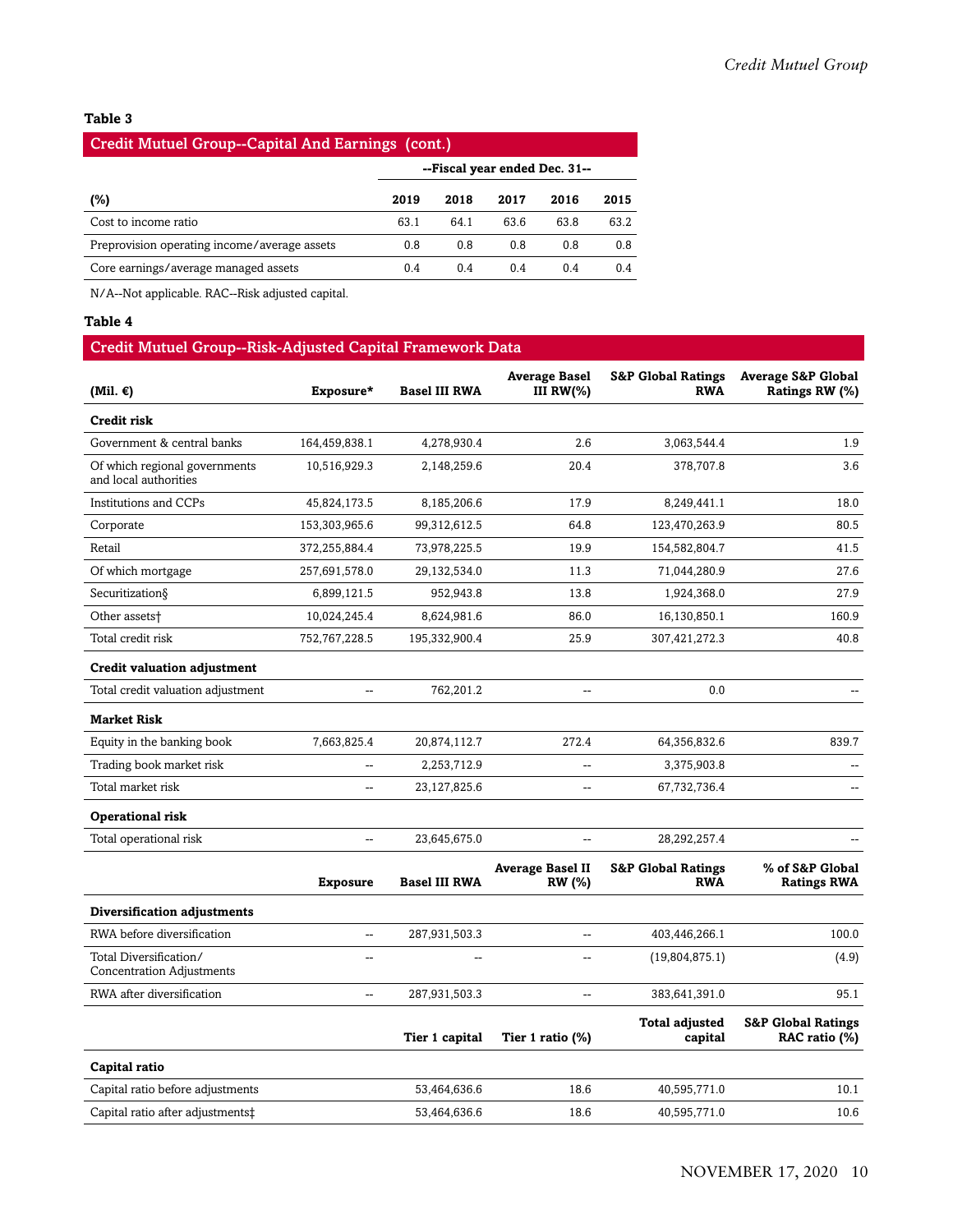#### **Table 4**

#### Credit Mutuel Group--Risk-Adjusted Capital Framework Data (cont.)

\*Exposure at default. §Securitization Exposure includes the securitization tranches deducted from capital in the regulatory framework. †Exposure and S&P Global Ratings' risk-weighted assets for equity in the banking book include minority equity holdings in financial institutions. ‡Adjustments to Tier 1 ratio are additional regulatory requirements (e.g. transitional floor or Pillar 2 add-ons). RWA--Risk-weighted assets. RW--Risk weight. RAC--Risk-adjusted capital. Sources: Company data as of Dec. 31 2019, S&P Global Ratings.

#### Risk position: Primarily focused on retail banking activities in France

Our assessment of CMG's risk position reflects the group's domestic focus on low-risk retail activities and its fairly low involvement in capital-market activities or other cyclical businesses. Still, we note some pockets of risks, like the group's expansion into consumer finance in the past years and the concentration of exposures in France.

Domestic residential mortgages represent about half of CMG's total customer loans, but are naturally granular, collateralized, and have generated extremely low and stable losses throughout the credit cycle. Residential property prices could stagnate, or even moderately decline in some French cities and regions amid the recession triggered by the pandemic, but the main risk for CMG is rather a rise in unemployment, which would weaken borrowers' solvency. We note that residential real estate loans are fixed-rate, affordability ratios have improved due to the low interest rates and CMG, like other French banks, used strict debt to income and debt service ratios. Overall, we expect losses in the residential real estate segment to remain very low.

At group level, we expect nonperforming loans to remain below 3% by 2021, the coverage of bad loans by reserves to remain at 65%-70%, and the cost of risk at about 50 basis points (bps) in 2020, about 2x that in 2019. So far, like peers, the amount of defaults remains very low due to the support measures implemented by authorities to support the local economy. Still, as these measures are finite, the bank has booked forward-looking additional provisions to cover future losses within the business sectors identified as the most vulnerable during the pandemic. These highly exposed sectors include tourism, the automotive industry (excluding manufacturers), distribution (clothing), transportation, vehicle rental (light only), all of which account for a total exposure of about €10 billion. This is a small fraction of the loan book.

Consumer finance portfolios--with Cofidis and Targobank--constitute about 5% of total net customer loans. Targobank operates predominantly in the very low risk German market, which is typified by low household indebtedness and low unemployment. The bank had, including corporate customers, loans of €20.2 billion in June 2020. Cofidis offers riskier products, like revolving loans or credit cards, but overall size is modest, with retail bank loans outstanding of  $\epsilon$ 12.6 billion. These activities carry structurally higher credit risk, but margins are wider.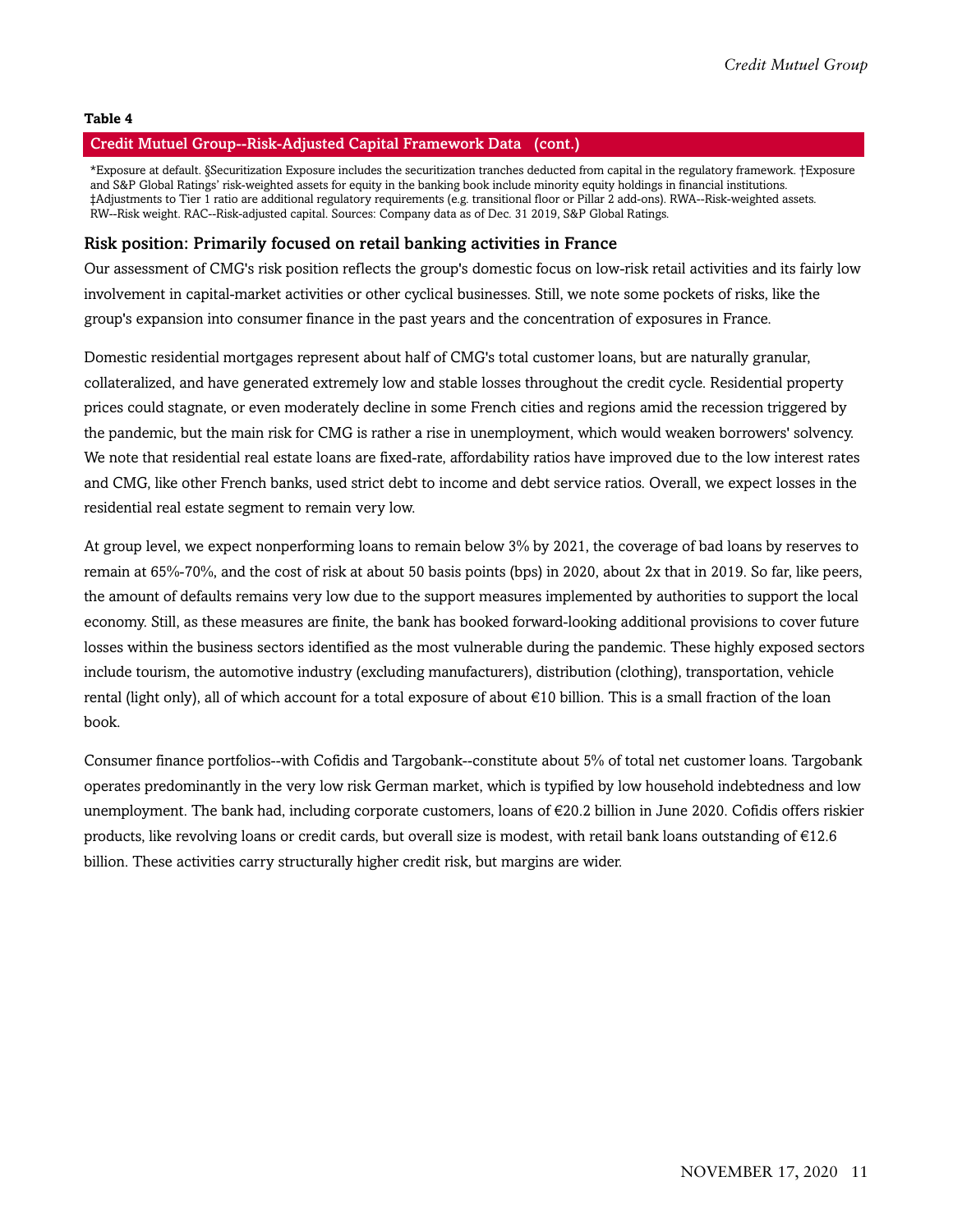

#### Comparison Of Cost Of Credit Risk Among Large French Banks\*

\* New Ioan loss provisions divided by average customer loans. bps--basis points. Source: S& Global Ratings; banks' financial presentations.

Copyright © 2020 by Standard & Poor's Financial Services LLC. All rights reserved.

The group is a major bancassureur in France and is exposed to insurance risk. The lockdown had contrasting effects on the different insurance policy portfolios. As a large player operating many insurance lines, we note the fall in auto, home, and healthcare claims was largely offset by the increase in unemployment and death claims. The pandemic will likely continue to affect results in the second half of the year. The low interest rate, which is here to stay, and the volatility in equity markets are also risks for the solvency of insurance operations.

CMG's exposure to interest rates mainly derives from its long-term fixed-rate loans in French retail. Like its French peers, CMG relies on its asset-liability management to measure its exposure to and hedge against the interest rate risk.

We think the group manages non-financial risks well. Such risks could always emerge, however, as we saw in other European countries. The group's modest international presence and its local and regional entrenchment due to its cooperative status tend to reduce financial-crime-related or litigation risks. As a retail bank, the bank is exposed to potential conduct risks or risks related to misselling to retail clients, but we view its lending practices as nonaggressive and the bank's track record is very good in that domain.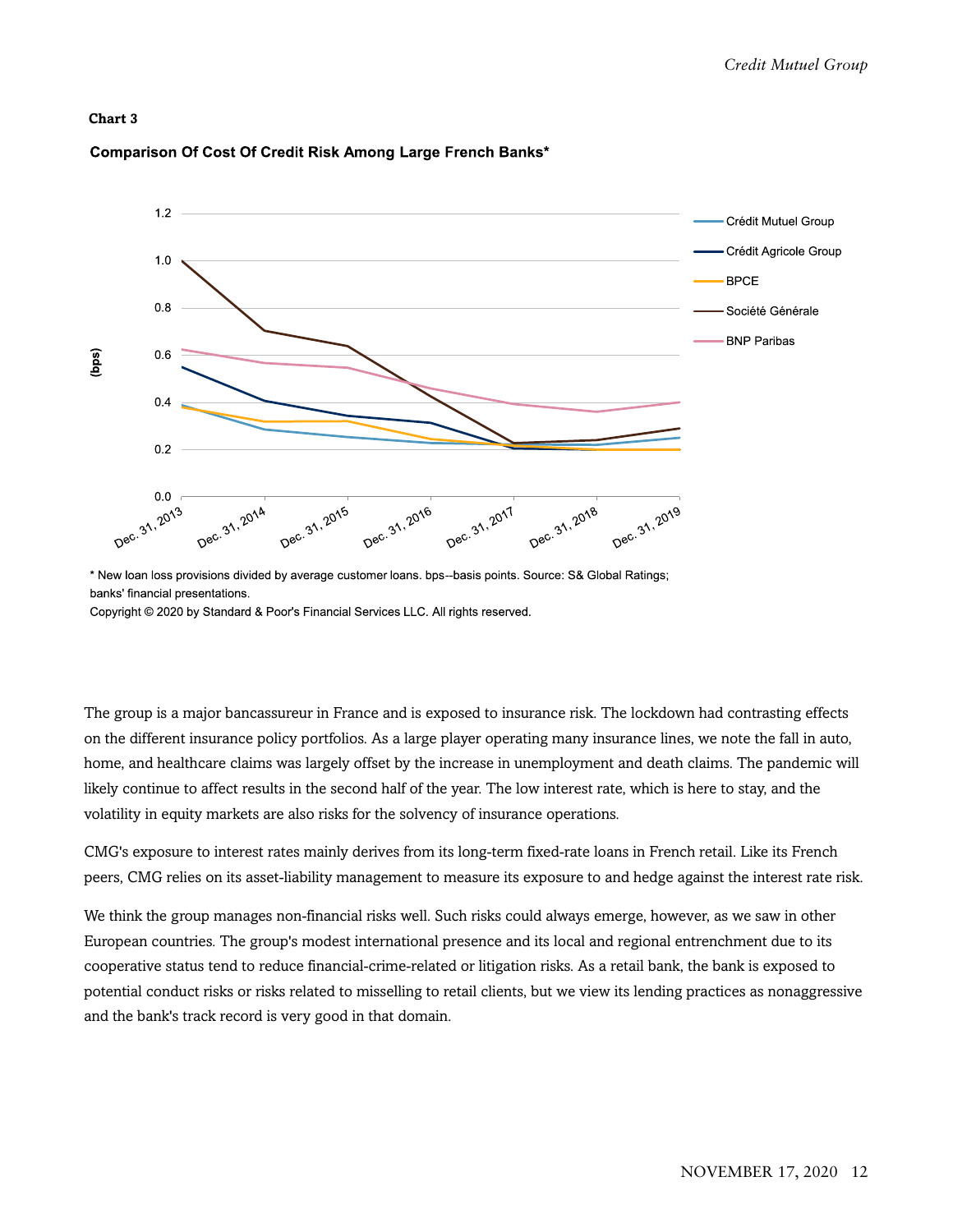#### **Table 5**

| <b>Credit Mutuel Group--Risk Position</b>                                       |                               |       |       |       |      |  |  |  |  |  |
|---------------------------------------------------------------------------------|-------------------------------|-------|-------|-------|------|--|--|--|--|--|
|                                                                                 | --Fiscal year ended Dec. 31-- |       |       |       |      |  |  |  |  |  |
| (%)                                                                             | 2019                          | 2018  | 2017  | 2016  | 2015 |  |  |  |  |  |
| Growth in customer loans                                                        | 6.7                           | 5.5   | 4.3   | 7.4   | 5.6  |  |  |  |  |  |
| Total diversification adjustment/S&P Global Ratings' RWA before diversification | (4.9)                         | (5.1) | (6.4) | (6.2) | N/A  |  |  |  |  |  |
| Total managed assets/adjusted common equity (x)                                 | 23.4                          | 22.9  | 24.0  | 26.8  | 18.6 |  |  |  |  |  |
| New loan loss provisions/average customer loans                                 | 0.25                          | 0.22  | 0.22  | 0.23  | 0.25 |  |  |  |  |  |
| Net charge-offs/average customer loans                                          | 0.04                          | 0.06  | 0.04  | 0.04  | 0.05 |  |  |  |  |  |
| Gross nonperforming assets/customer loans + other real estate owned             | 3.0                           | 3.1   | 3.3   | 3.9   | 4.1  |  |  |  |  |  |
| Loan loss reserves/gross nonperforming assets                                   | 69.7                          | 69.8  | 59.9  | 62.4  | 63.9 |  |  |  |  |  |

N/A--Not applicable. RWA--Risk weighted assets.

#### Funding and liquidity: Closing the gap with international peers

The group's funding and liquidity is neutral to our group SACP. CMG has improved its funding and liquidity position since 2010. CMG's stable funding ratio and broad liquid asset ratio stood at 94.7% and 0.89x, respectively, at year-end 2019, in line with the previous year and we do not anticipate these metrics will change much in 2020 or 2021. Its large retail banking network, and loyal and very granular deposit base are strong qualitative mitigating factors to our funding and liquidity metrics being somewhat below those of other large retail-oriented European peers.

The group has made efforts to roll out stricter management of resources and has improved its funding metrics. The loan-to-deposit ratio has been decreasing steadily in recent years. The growth in deposits led to a new improvement in the loan-to-deposit ratio, which estimate at 121% on Dec. 31, 2019 (compared with 180% at year-end 2008). CMG has a large and increasing core deposit base that stood at €404 billion at year-end 2019 and was collected mainly by the regional banks and CIC. Deposits are granular and sticky, thanks to the strong retail franchise of the regional banks and of the Crédit Mutuel brand.

We adjust our funding and liquidity metrics to exclude the portion of regulated deposits centralized at the state institution Caisse des Dépôts et Consignations. Centralized deposits amounted to €36 billion at year-end 2019 and cannot be used to fund loans. We consider that CMG's access to European Central Bank funding is opportunistic.

Wholesale funding will remain an important part of the group's funding. Annual medium- and long-term (MLT) funding needs have amounted to €15 billion-€20 billion in recent years, for a portfolio of MLT debt amounting to €125 billion at the end of 2019. This figure is nearly equally spread between secured and unsecured debt instruments. CMG has limited funding needs in U.S. dollars, most of which are at Crédit Mutuel Alliance Fédérale. As of June 2020, Banque Fédérative of Crédit Mutuel, part of the largest subgroup had issued more than 80% of its annual program, raising €10.4 billion, in different formats (27% senior preferred, 29% covered bonds, 19% nonpreferred, 22% NEU MTN, and 3% with the Caisse de Refinancement de l'Habitat.

The group continues to improve its liquidity position to comply with the regulatory liquidity coverage ratio. We expect that this ratio will fluctuate but remain well above 100%. In our opinion, CMG's liquidity position would provide flexibility under prolonged market stress and benefits from a large and granular deposit base and conservative risk management. In particular, we consider that the bank benefits from the flexibility to mobilize unencumbered housing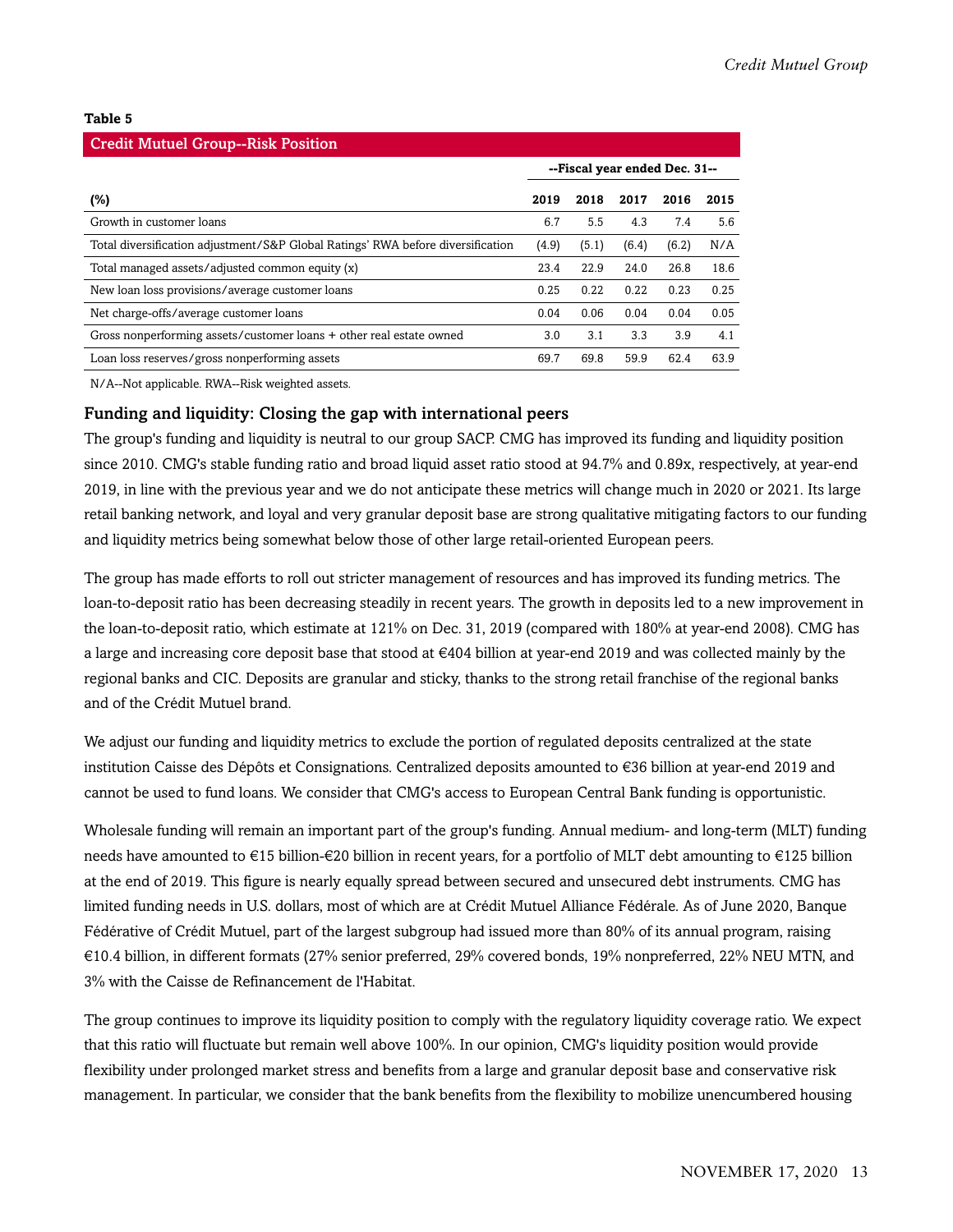loan assets to access central banks in case of need.

#### **Table 6**

| <b>Credit Mutuel Group--Funding And Liquidity</b>    |                               |       |       |       |       |  |  |  |  |
|------------------------------------------------------|-------------------------------|-------|-------|-------|-------|--|--|--|--|
|                                                      | --Fiscal year ended Dec. 31-- |       |       |       |       |  |  |  |  |
| (%)                                                  | 2019                          | 2018  | 2017  | 2016  | 2015  |  |  |  |  |
| Core deposits/funding base                           | 64.3                          | 62.8  | 63.2  | 61.9  | 60.7  |  |  |  |  |
| Customer loans (net)/customer deposits               | 121.2                         | 126.0 | 126.2 | 125.7 | 130.5 |  |  |  |  |
| Long-term funding ratio                              | 79.2                          | 80.4  | 79.7  | 77.8  | 78.0  |  |  |  |  |
| Stable funding ratio                                 | 94.7                          | 95.3  | 96.0  | 94.9  | 94.6  |  |  |  |  |
| Short-term wholesale funding/funding base            | 22.6                          | 21.3  | 22.1  | 24.1  | 23.9  |  |  |  |  |
| Broad liquid assets/short-term wholesale funding (x) | 0.9                           | 0.9   | 0.9   | 0.9   | 0.9   |  |  |  |  |
| Net broad liquid assets/short-term customer deposits | (9.1)                         | (6.6) | (5.0) | (5.5) | (4.3) |  |  |  |  |
| Short-term wholesale funding/total wholesale funding | 63.0                          | 57.0  | 59.6  | 62.9  | 60.3  |  |  |  |  |
| Narrow liquid assets/3-month wholesale funding (x)   | 1.8                           | 1.5   | 1.6   | 1.6   | N/A   |  |  |  |  |

N/A--Not applicable.

#### Environmental, social, and governance

Environmental, social, and governance (ESG) factors for CMG are broadly in line with those of the industry and country peers. Social factors are important due to changing customer preferences and increased regulatory focus on banks' business conduct, including how they treat customers. This is an area of particular attention for the group, especially in its consumer finance business, which caters to a typically more fragile clientele, and in the management of its large branch network. Like for peers in France, Cofidis operates in a consumer-friendly jurisdiction, with a usury rate and strict laws on over-indebtedness, both of which limit abusive lending practices we have seen in neighboring countries. Digitalization and changing customer preferences are key risks for all banks. Building on strict rules in terms of IT security and privacy, the bank uses private cloud networks located in France, with backups in Germany. The group displays a highly decentralized organizational model. Its local cooperative banks are credit institutions whose equity capital is held by members who are also customers. These entrenched local roots support the group's focus on sustainability and its leading position within retail and small and midsize enterprise clients.

The intragroup tensions between Crédit Mutuel Arkéa (the second-largest grouping of regional federations, representing about 15% of Crédit Mutuel's total assets) and the group's central governance body (Confédération Nationale du Crédit Mutuel) are unusual in large banking groups. So far, it has not weighed on the group's operational effectiveness or financial performance, which is why we do not yet consider these tensions credit-relevant.

From an environmental standpoint, the group could be vulnerable to evolving norms and legislation that may affect the credit quality of its loan exposures and securities investments (including in insurance). The group has set financing exclusions on certain sectors and companies that could have a negative impact on humans or the environment. Given its relatively small portfolio of large corporates, transition risks to a greener economy are manageable in our view. Still, retail banks are also challenged to reach carbon-neutrality on their housing loan books and CMG considers this a priority for the next few years.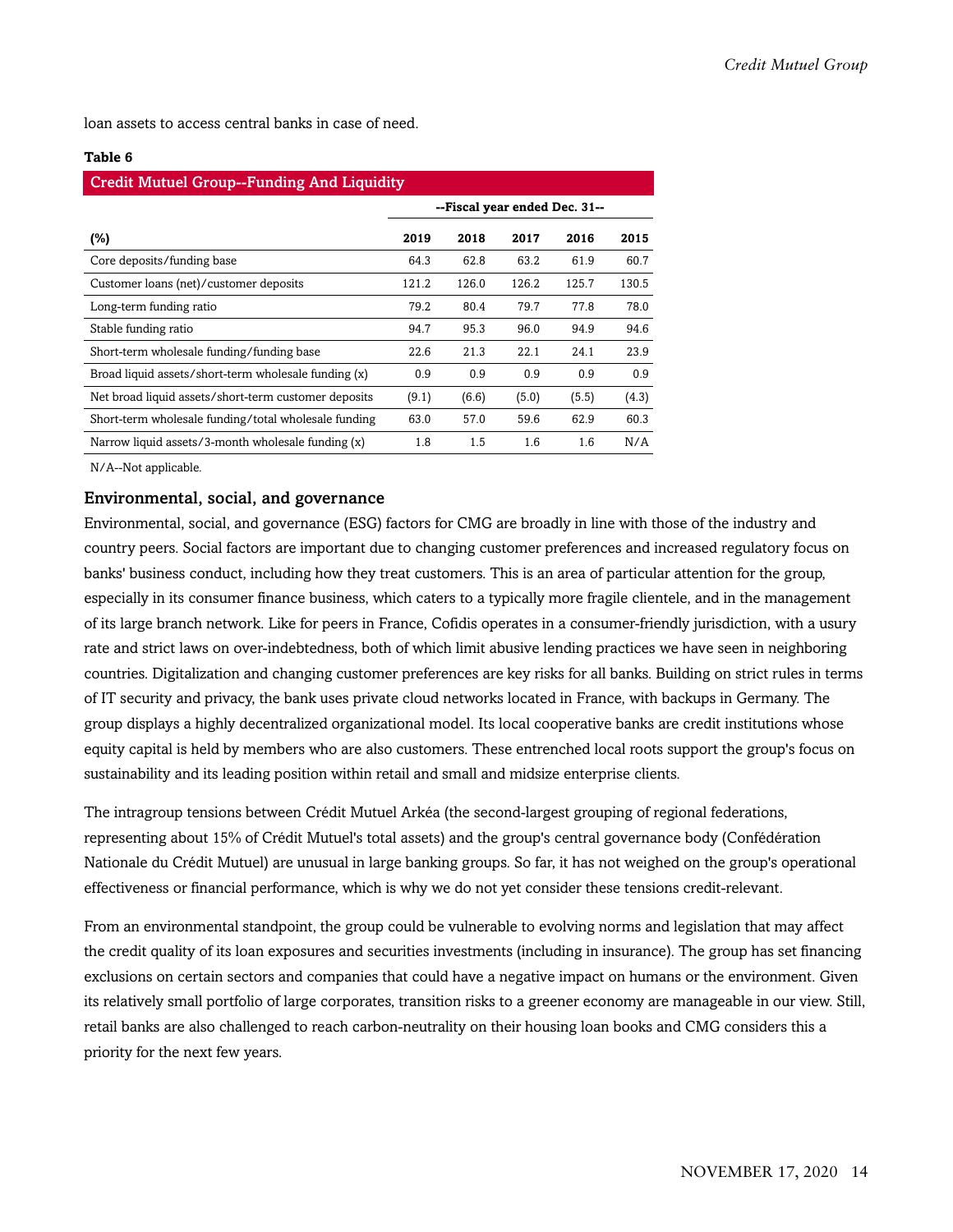#### Support: No ALAC uplift at this stage since a buffer above a 5% threshold remains distant while maintaining a strong capital and earnings position

We believe a weakening of the group's SACP, currently 'a', could in theory be offset by incorporating one notch of uplift for additional loss-absorbing capacity (ALAC) support into our ratings. At this stage, a scenario leading to an ALAC buffer commensurate with one notch of uplift, while maintaining strong capitalization, is distant, although we note an acceleration in issuance plans. As for peers, we will consider progress in the build-up of ALAC together with CMG's financial performance and resilience in 2020, and whether prevailing forecasts still support the French economic recovery as currently expected. We may also decide that the GCP for CMG is more stable than French peers', even if trends remain negative for the French banking system.

We do not currently factor ALAC uplift into our rating. Crédit Mutuel Alliance Fédérale, CMG's largest subgroup started issuing its first senior nonpreferred notes in 2019. We estimate that the size of the ALAC buffer will be about 4% by 2021 and still below, although close to, 5% in 2022. This is still short of a 5% threshold that would be commensurate with one notch of ALAC uplift. We believe the group has a credible strategy to issue bail-in-able instruments over time. Still, it is not subject to TLAC rules and is not under any time constraints. It already discloses a very high level of common equity in its capital structure, so the incentive to issue senior nonpreferred debt or other subordinated instruments to meet MREL requirements is less than for other large French banking groups in our view. CMG stated that it meets the MREL requirement comfortably, including senior preferred issues.

We consider also the uncertainties in the economic conditions. For example, a worsening of our economic risk for the French banking sector (the trend is currently negative) would result in higher RWAs, the denominator of the ALAC ratio.

As of end of 2019, we estimate the ALAC buffer at 273 bps.

#### Additional rating factors: None

We consider the group rating strengths are well captured in the 'a' group SACP, and do not apply an additional rating factor.

#### Ratings on hybrid securities

In our credit analysis of hybrid debt issued by an entity we regard as a core member of a group--as is the case for BFCM and CMNE--we assess whether the cohesiveness and integration within the group is strong enough to provide support to instruments such as senior nonpreferred notes or subordinated notes issued by core subgroups. In CMG's case the financial solidarity mechanism under French law is, in our view, the overarching feature ensuring CMG's overall cohesiveness.

We then make the following negative adjustments to issuer credit ratings (ICRs) to derive the issue ratings:

- One notch, because the senior nonpreferred and Tier 2 notes are contractually subordinated. In line with our approach for rating senior nonpreferred notes in France or Tier 3. instruments in some other countries, we deduct one notch when an instrument is subordinated to senior unsecured debt, even if it is not labeled subordinated.
- One notch for Tier 2 instruments because they contain a contractual write-down clause.

As such, we rate the senior nonpreferred notes 'A-' and the Tier 2 contingent capital instruments 'BBB+' (see chart 4).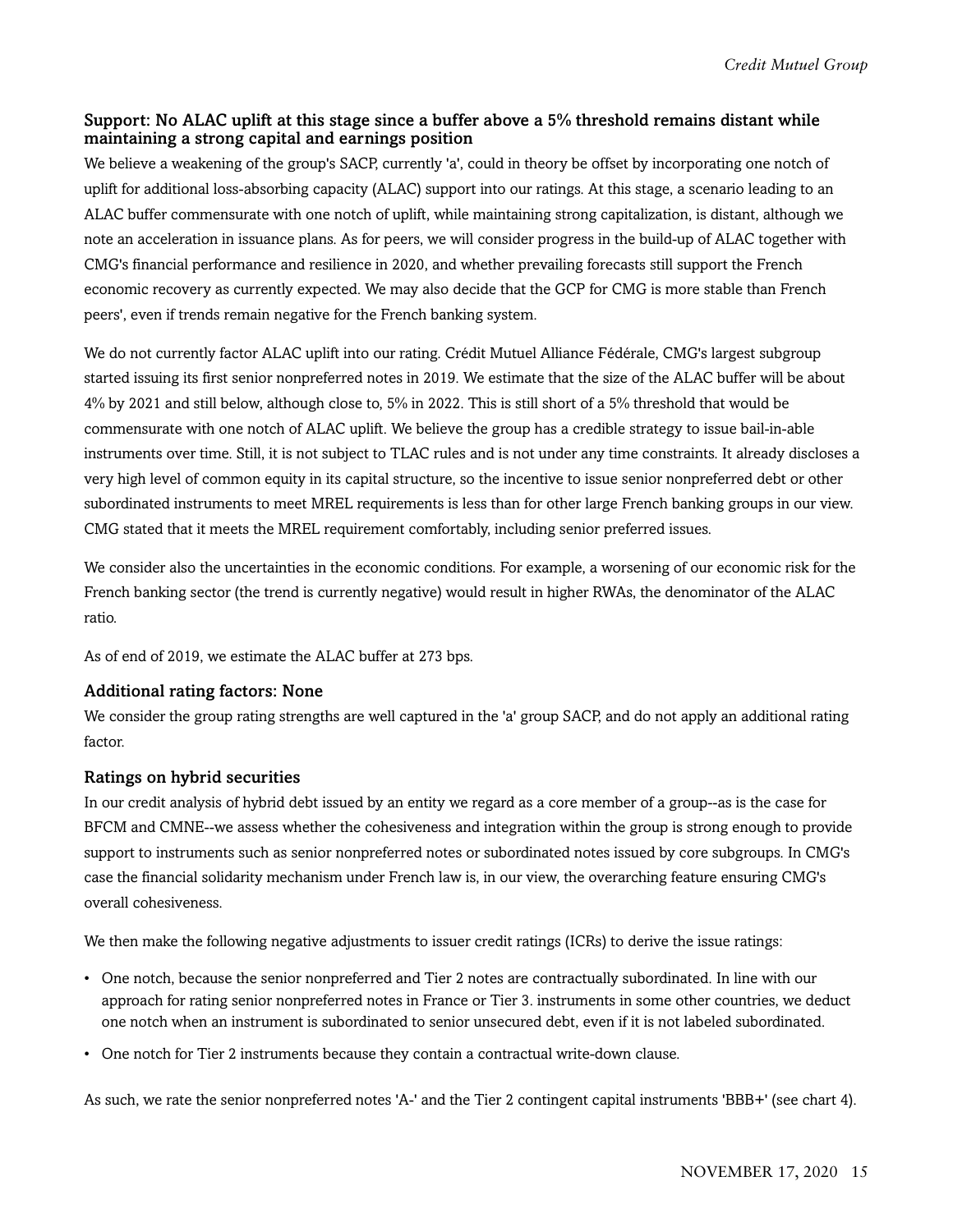#### Banque Fédérative du Credit Mutuel + Caisse Fédérale du Crédit Mutuel Nord Europe: Notching

|                     |                                   | AA+ | AA | AA- | $A+$     | $\mathsf{A}$ | A-       | BBB+ | <b>BBB</b> | BBB- | BB+ | BB. | BB- | $B+$ | B | B- |
|---------------------|-----------------------------------|-----|----|-----|----------|--------------|----------|------|------------|------|-----|-----|-----|------|---|----|
| <b>Issuer level</b> | Resolution<br>counterparty rating |     |    |     | $RC(+1)$ |              |          |      |            |      |     |     |     |      |   |    |
|                     | Issuer credit rating              |     |    |     |          |              |          |      |            |      |     |     |     |      |   |    |
|                     | Group stand-alone credit profile  |     |    |     |          |              |          |      |            |      |     |     |     |      |   |    |
|                     | Senior unsecured                  |     |    |     |          |              |          |      |            |      |     |     |     |      |   |    |
|                     | Senior<br>subordinated            |     |    |     |          | $1a(-1)$     |          |      |            |      |     |     |     |      |   |    |
| <b>Issue level</b>  | NDSD / Tier 2                     |     |    |     |          | $1a(-1)$     | $1c(-1)$ |      |            |      |     |     |     |      |   |    |
|                     | Legacy Tier 1                     |     |    |     |          | $1a(-1)$     | $1b(-2)$ |      | $1c(-1)$   |      |     |     |     |      |   |    |

#### Key to notching

----- Group stand-alone credit profile

- ------ Issuer credit rating
- RC Resolution counterpartyliabilities (senior secured debt)
- 1a Contractual subordination

1b Discretionary or mandatory nonpayment clause and whether the regulator classifies it as regulatory capital

1c Mandatory contingent capital clause or equivalent

Note: The number-letter labels in the table above are in reference to the notching steps we apply to hybrid capital instruments, as detailed in table 3 of our "Hybrid Capital: Methodology And Assumptions" criteria, published on July 1, 2019. AT1--Additional Tier 1. NDSD--Non-deferrable subordinated debt.

Copyright © 2020 by Standard & Poor's Financial Services LLC. All rights reserved.

## <span id="page-15-0"></span>Related Criteria

- General Criteria: Group Rating Methodology, July. 1, 2019
- General Criteria: Hybrid Capital: Methodology And Assumptions, July 1, 2019
- Criteria | Financial Institutions | General: Methodology For Assigning Financial Institution Resolution Counterparty Ratings, April 19, 2018
- Criteria Financial Institutions General: Risk-Adjusted Capital Framework Methodology, July 20, 2017
- General Criteria: Methodology For Linking Long-Term And Short-Term Ratings, April 7, 2017
- General Criteria: Guarantee Criteria, Oct. 21, 2016
- Banks: Bank Rating Methodology And Assumptions: Additional Loss-Absorbing Capacity, April 27, 2015
- Criteria Financial Institutions Banks: Assessing Bank Branch Creditworthiness, Oct. 14, 2013
- Criteria Financial Institutions Banks: Quantitative Metrics For Rating Banks Globally: Methodology And Assumptions, July 17, 2013
- Criteria Financial Institutions Banks: Banks: Rating Methodology And Assumptions, Nov. 9, 2011
- Criteria Financial Institutions Banks: Banking Industry Country Risk Assessment Methodology And Assumptions, Nov. 9, 2011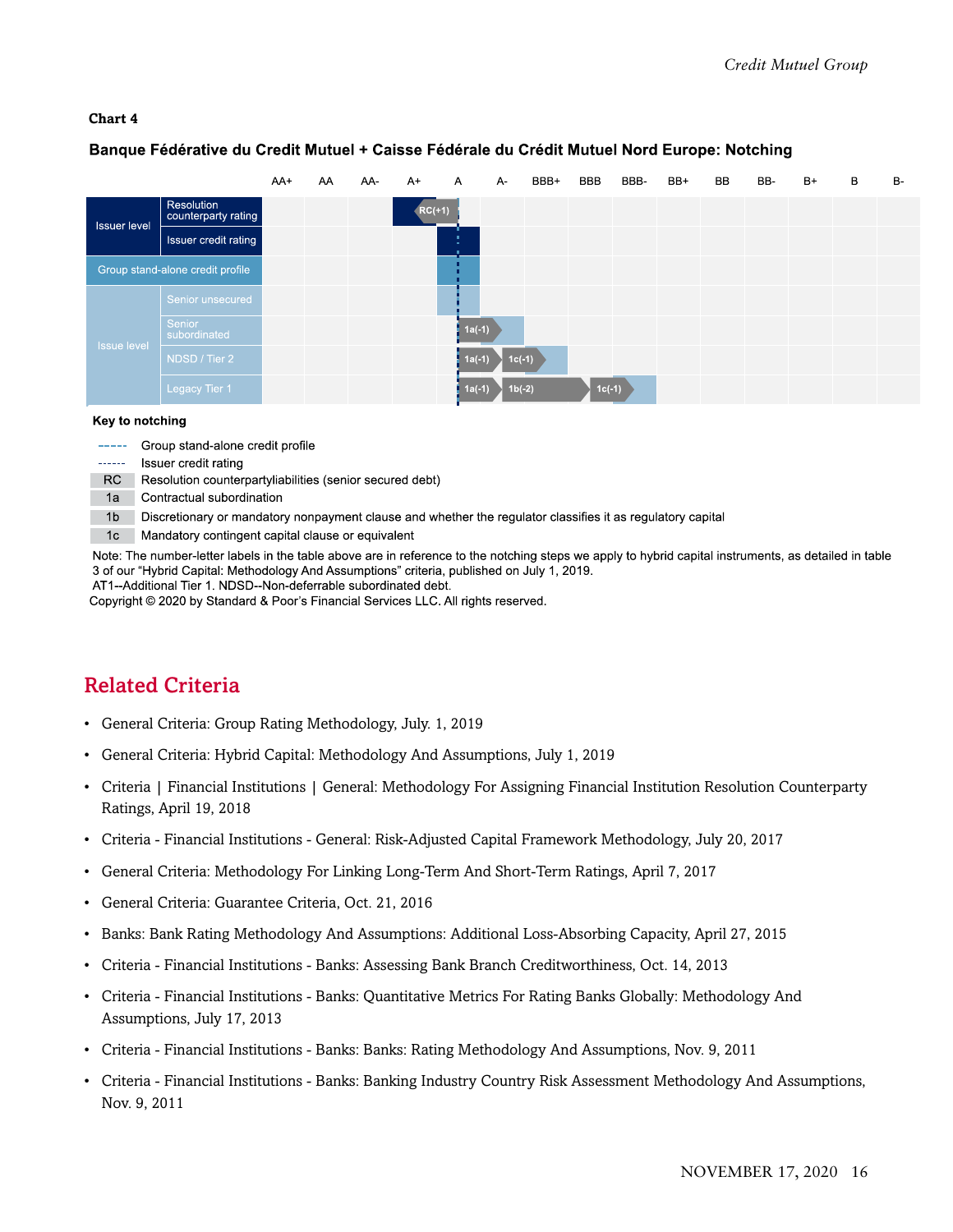- Principles Of Credit Ratings, Feb. 16, 2011
- Criteria Financial Institutions Banks: Commercial Paper I: Banks, March 23, 2004

# <span id="page-16-0"></span>Related Research

- Banking Industry Country Risk Assessment: France, Aug. 26, 2020
- Domestic Credit Losses For French Banks Could More Than Double Amid COVID-19 Pandemic, July 10, 2020

| <b>Anchor Matrix</b> |                      |                              |        |                |      |       |                          |       |                          |             |  |
|----------------------|----------------------|------------------------------|--------|----------------|------|-------|--------------------------|-------|--------------------------|-------------|--|
| Industry             | <b>Economic Risk</b> |                              |        |                |      |       |                          |       |                          |             |  |
| <b>Risk</b>          | $\mathbf{1}$         | $\overline{2}$               | 3      | $\overline{4}$ | 5    | 6     | $\overline{7}$           | 8     | 9                        | 10          |  |
| $\mathbf{1}$         | a                    | a                            | $a-$   | bbb+           | bbb+ | bbb   | $\overline{\phantom{a}}$ | ۰     | ۰                        | -           |  |
| $\overline{2}$       | a                    | $a-$                         | $a-$   | bbb+           | bbb  | bbb   | bbb-                     | ٠     | $\overline{\phantom{a}}$ | -           |  |
| 3                    | $a-$                 | $a-$                         | $bbb+$ | bbb+           | bbb  | bbb-  | bbb-                     | $bb+$ | ۰                        | ۰           |  |
| $\overline{4}$       | bbb+                 | bbb+                         | bbb+   | bbb            | bbb  | bbb-  | $bb+$                    | bb    | bb                       | ٠           |  |
| 5                    | bbb+                 | bbb                          | bbb    | bbb            | bbb- | bbb-  | $bb+$                    | bb    | bb-                      | $b+$        |  |
| $6\phantom{1}6$      | bbb                  | bbb                          | bbb-   | bbb-           | bbb- | $bb+$ | bb                       | bb    | bb-                      | $b+$        |  |
| 7                    | -                    | bbb-                         | bbb-   | $bb+$          | bb+  | bb    | bb                       | bb-   | $b+$                     | $b+$        |  |
| 8                    | ۰                    | $\qquad \qquad -$            | $bb+$  | bb             | bb   | bb    | bb-                      | bb-   | $b+$                     | $\mathbf b$ |  |
| 9                    | -                    | $\qquad \qquad -$            | ٠      | bb             | bb-  | bb-   | b+                       | $b+$  | $b+$                     | $\mathbf b$ |  |
| 10                   | -                    | $\qquad \qquad \blacksquare$ | -      | ۰              | $b+$ | b+    | b+                       | b     | $\mathbf b$              | b-          |  |

#### Ratings Detail (As Of November 17, 2020)\*

|                             | <b>Caisse Centrale du Credit Mutuel</b>   |                  |
|-----------------------------|-------------------------------------------|------------------|
| <b>Issuer Credit Rating</b> |                                           | A/Negative/A-1   |
|                             | <b>Resolution Counterparty Rating</b>     | $A+/-/-/A-1$     |
| <b>Commercial Paper</b>     |                                           |                  |
| Local Currency              |                                           | $A-1$            |
| Senior Unsecured            |                                           | A                |
|                             | <b>Issuer Credit Ratings History</b>      |                  |
| 23-Apr-2020                 | <b>Foreign Currency</b>                   | A/Negative/A-1   |
| 12-Oct-2016                 |                                           | A/Stable/A-1     |
| 29-Apr-2014                 |                                           | A/Negative/A-1   |
| 23-Apr-2020                 | Local Currency                            | A/Negative/A-1   |
| 12-Oct-2016                 |                                           | $A/Stable/A-1$   |
| 29-Apr-2014                 |                                           | A/Negative/A-1   |
| <b>Sovereign Rating</b>     |                                           |                  |
| France                      |                                           | $AA/Stable/A-1+$ |
| <b>Related Entities</b>     |                                           |                  |
|                             | <b>Banque Federative du Credit Mutuel</b> |                  |
| <b>Issuer Credit Rating</b> |                                           | A/Negative/A-1   |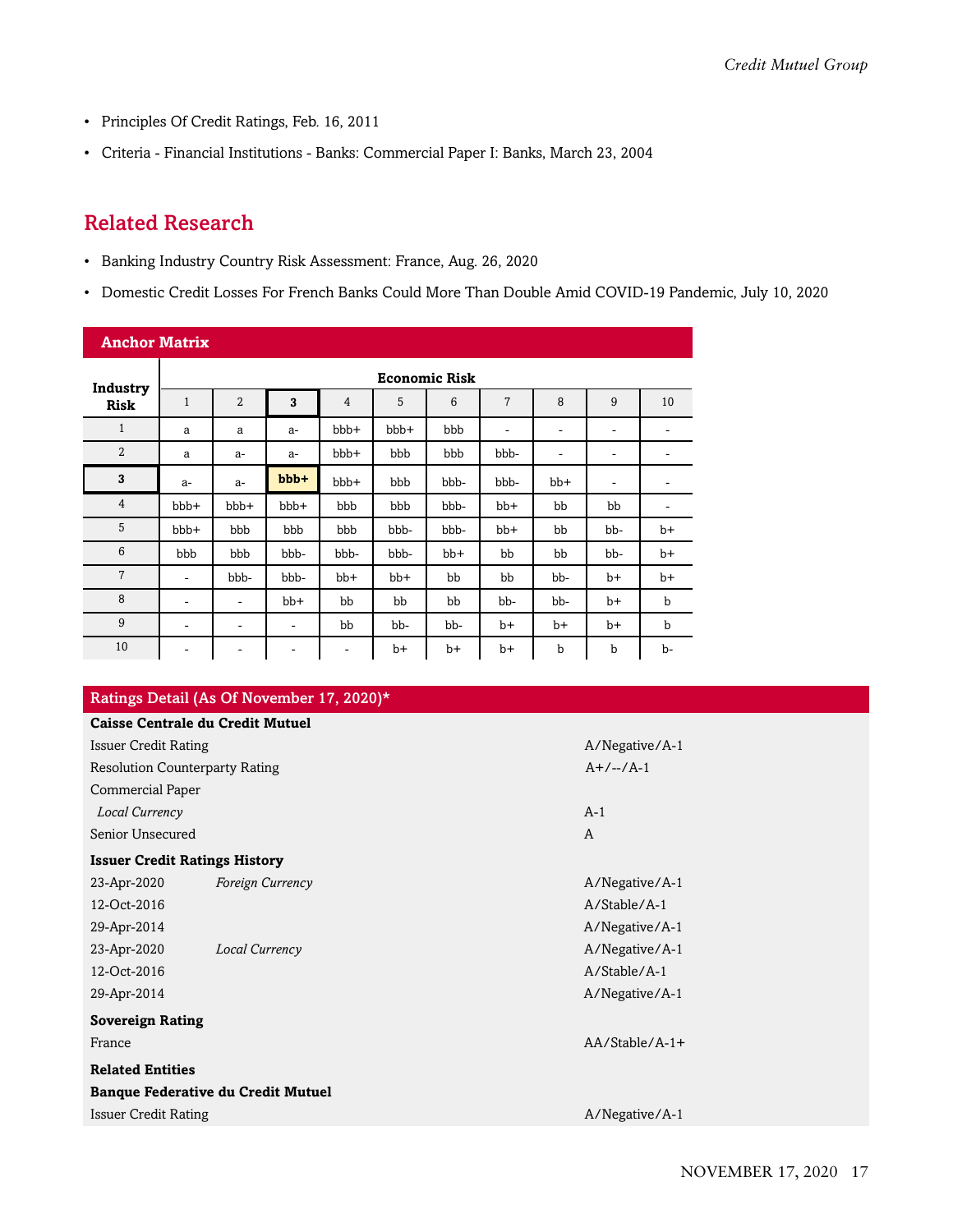| Ratings Detail (As Of November 17, 2020)*(cont.)                |                |
|-----------------------------------------------------------------|----------------|
| <b>Resolution Counterparty Rating</b>                           | $A+/-/A-1$     |
| Commercial Paper                                                |                |
| Local Currency                                                  | $A-1$          |
| Junior Subordinated                                             | BBB-           |
| Senior Subordinated                                             | A-             |
| Senior Unsecured                                                | A              |
| Senior Unsecured                                                | $A-1$          |
| Senior Unsecured                                                | $A/A-1$        |
| Subordinated                                                    | BBB+           |
| Caisse Federale du Credit Mutuel de Maine-Anjou Basse Normandie |                |
| <b>Issuer Credit Rating</b>                                     | A/Negative/A-1 |
| <b>Resolution Counterparty Rating</b>                           | $A+/-/-/A-1$   |
| Commercial Paper                                                |                |
| Local Currency                                                  | $A-1$          |
| Senior Unsecured                                                | A              |
| Caisse Federale du Credit Mutuel Nord Europe                    |                |
| <b>Issuer Credit Rating</b>                                     | A/Negative/A-1 |
| <b>Resolution Counterparty Rating</b>                           | $A+/-/A-1$     |
| Commercial Paper                                                |                |
| Local Currency                                                  | $A-1$          |
| Junior Subordinated                                             | BBB-           |
| Senior Unsecured                                                | A              |
| Subordinated                                                    | BBB+           |
| Caisse Federale du Credit Mutuel Ocean                          |                |
| <b>Issuer Credit Rating</b>                                     | A/Negative/A-1 |
| <b>Resolution Counterparty Rating</b>                           | $A+/-/A-1$     |
| Commercial Paper                                                |                |
| Local Currency                                                  | $A-1$          |
| Senior Unsecured                                                | A              |
| <b>Credit Industriel et Commercial</b>                          |                |
| <b>Issuer Credit Rating</b>                                     | A/Negative/A-1 |
| <b>Resolution Counterparty Rating</b>                           | $A+/-/-/A-1$   |
| Commercial Paper                                                |                |
| Local Currency                                                  | $A-1$          |
| Senior Unsecured                                                | A              |
| Short-Term Debt                                                 | $A-1$          |
| Credit Industriel et Commercial, New York Branch                |                |
| Commercial Paper                                                |                |
| Local Currency                                                  | $A-1$          |
| <b>Credit Mutuel Home Loan SFH</b>                              |                |
| Senior Secured                                                  | AAA/Stable     |

\*Unless otherwise noted, all ratings in this report are global scale ratings. S&P Global Ratings' credit ratings on the global scale are comparable across countries. S&P Global Ratings' credit ratings on a national scale are relative to obligors or obligations within that specific country. Issue and debt ratings could include debt guaranteed by another entity, and rated debt that an entity guarantees.